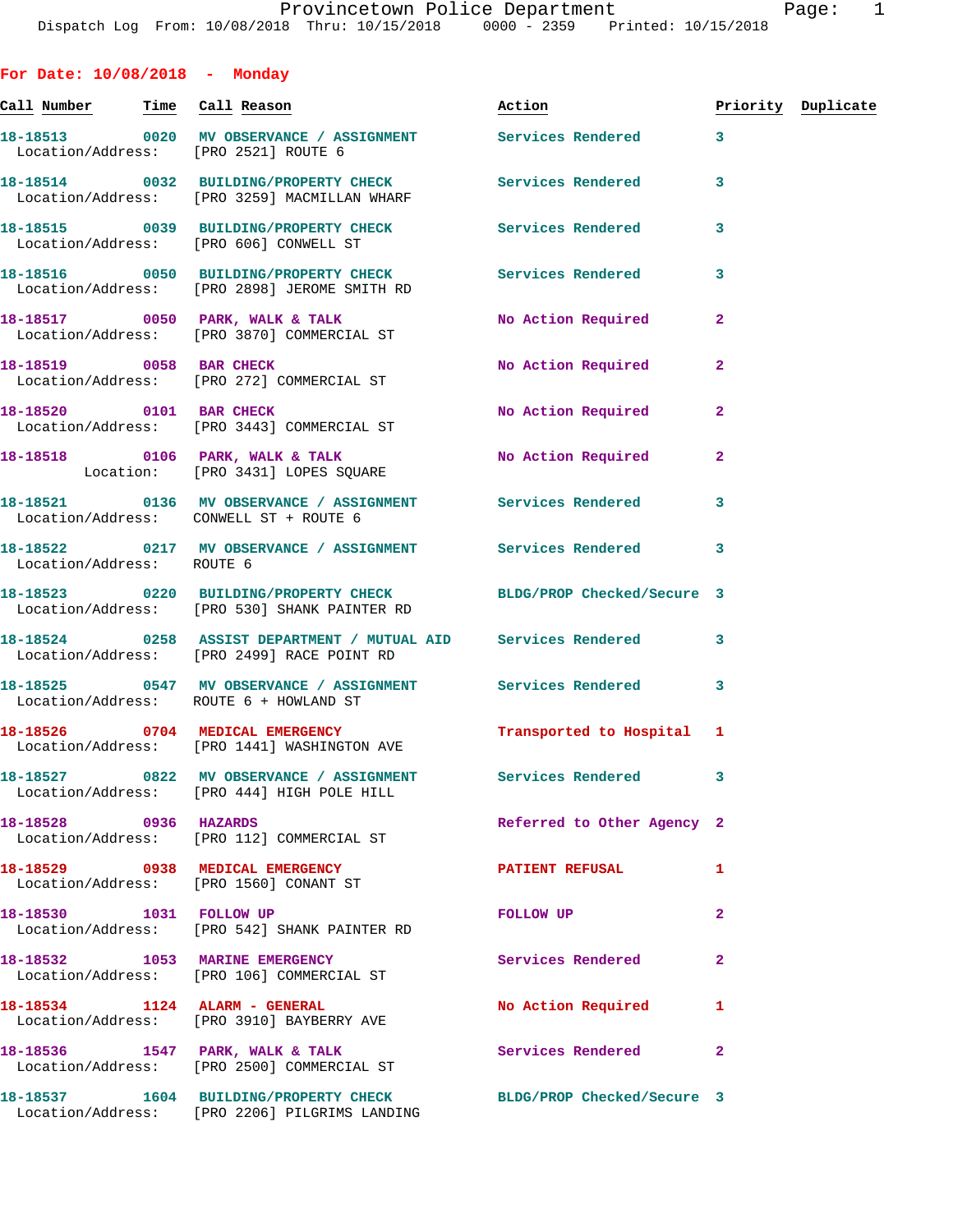|                                      | Dispatch Log From: 10/08/2018 Thru: 10/15/2018 0000 - 2359 Printed: 10/15/2018                                   | Provincetown Police Department | Page: 2      |
|--------------------------------------|------------------------------------------------------------------------------------------------------------------|--------------------------------|--------------|
|                                      | 18-18538 1617 MV OBSERVANCE / ASSIGNMENT Services Rendered 3<br>Location/Address: [PRO 3260] BRADFORD ST EXT     |                                |              |
|                                      | 18-18540 1632 COMPLAINT - GENERAL Services Rendered 3<br>Location/Address: [PRO 1111] STANDISH AVE               |                                |              |
|                                      | 18-18543 1758 BUILDING/PROPERTY CHECK BLDG/PROP Checked/Secure 3<br>Location/Address: [PRO 519] RACE POINT RD    |                                |              |
|                                      | 18-18545 1827 ALARM - FIRE<br>Location/Address: [PRO 365] COMMERCIAL ST                                          | Services Rendered 1            |              |
|                                      | 18-18547 1843 BUILDING/PROPERTY CHECK BLDG/PROP Checked/Secure 3<br>Location/Address: [PRO 3033] COMMERCIAL ST   |                                |              |
|                                      | 18-18550 2002 BAR CHECK<br>Location/Address: [PRO 356] COMMERCIAL ST                                             | Services Rendered 2            |              |
| Location/Address: [PRO 3287] ROUTE 6 | 18-18551 2015 BUILDING/PROPERTY CHECK BLDG/PROP Checked/Secure 3                                                 |                                |              |
|                                      | 18-18553 2349 BUILDING/PROPERTY CHECK BLDG/PROP Checked/Secure 3<br>Location/Address: [PRO 1989] COMMERCIAL ST   |                                |              |
| For Date: $10/09/2018$ - Tuesday     |                                                                                                                  |                                |              |
|                                      | 18-18554 0001 PARK, WALK & TALK 3 Services Rendered<br>Location: [PRO 3431] LOPES SQUARE                         |                                | $\mathbf{2}$ |
|                                      | 18-18555 0011 BAR CHECK<br>Location/Address: [PRO 399] COMMERCIAL ST                                             | No Action Required 2           |              |
|                                      | 18-18556 0038 BUILDING/PROPERTY CHECK BLDG/PROP Checked/Secure 3<br>Location/Address: [PRO 2169] COMMERCIAL ST   |                                |              |
| 18-18557 0042 BAR CHECK              | Location/Address: [PRO 272] COMMERCIAL ST                                                                        | Services Rendered 2            |              |
|                                      | 18-18558 0109 BUILDING/PROPERTY CHECK BLDG/PROP Checked/Secure 3<br>Location/Address: [PRO 1638] COMMERCIAL ST   |                                |              |
| Location/Address: ROUTE 6 + SNAIL RD | 18-18559 0118 MV OBSERVANCE / ASSIGNMENT Services Rendered 3                                                     |                                |              |
|                                      | 18-18561 0256 MV DISABLED<br>Location/Address: [PRO 2977] COMMERCIAL ST                                          | Services Rendered              | $\mathbf{2}$ |
|                                      | 18-18560 0258 BUILDING/PROPERTY CHECK Services Rendered<br>Location/Address: [PRO 2977] COMMERCIAL ST            |                                | $\mathbf{3}$ |
|                                      | 18-18562 0319 BUILDING/PROPERTY CHECK Services Rendered<br>Location/Address: [PRO 3259] MACMILLAN WHARF          |                                | 3            |
|                                      | 18-18563 0324 BUILDING/PROPERTY CHECK BLDG/PROP Checked/Secure 3<br>Location/Address: [PRO 530] SHANK PAINTER RD |                                |              |
| Location/Address: [PRO 2521] ROUTE 6 | 18-18564 0334 MV OBSERVANCE / ASSIGNMENT Services Rendered 3                                                     |                                |              |
|                                      | 18-18565 0350 BUILDING/PROPERTY CHECK Services Rendered 3<br>Location/Address: [PRO 2490] PROVINCELANDS RD       |                                |              |
|                                      | 18-18567 0352 SUSPICIOUS ACTIVITY<br>Location/Address: [PRO 2490] PROVINCELANDS RD                               | <b>VERBAL WARNING</b>          | $\mathbf{2}$ |
|                                      | 18-18566 0355 BUILDING/PROPERTY CHECK BLDG/PROP Checked/Secure 3<br>Location/Address: [PRO 182] COMMERCIAL ST    |                                |              |
|                                      | 18-18568 0428 BUILDING/PROPERTY CHECK Services Rendered 3<br>Location/Address: [PRO 3430] COMMERCIAL ST          |                                |              |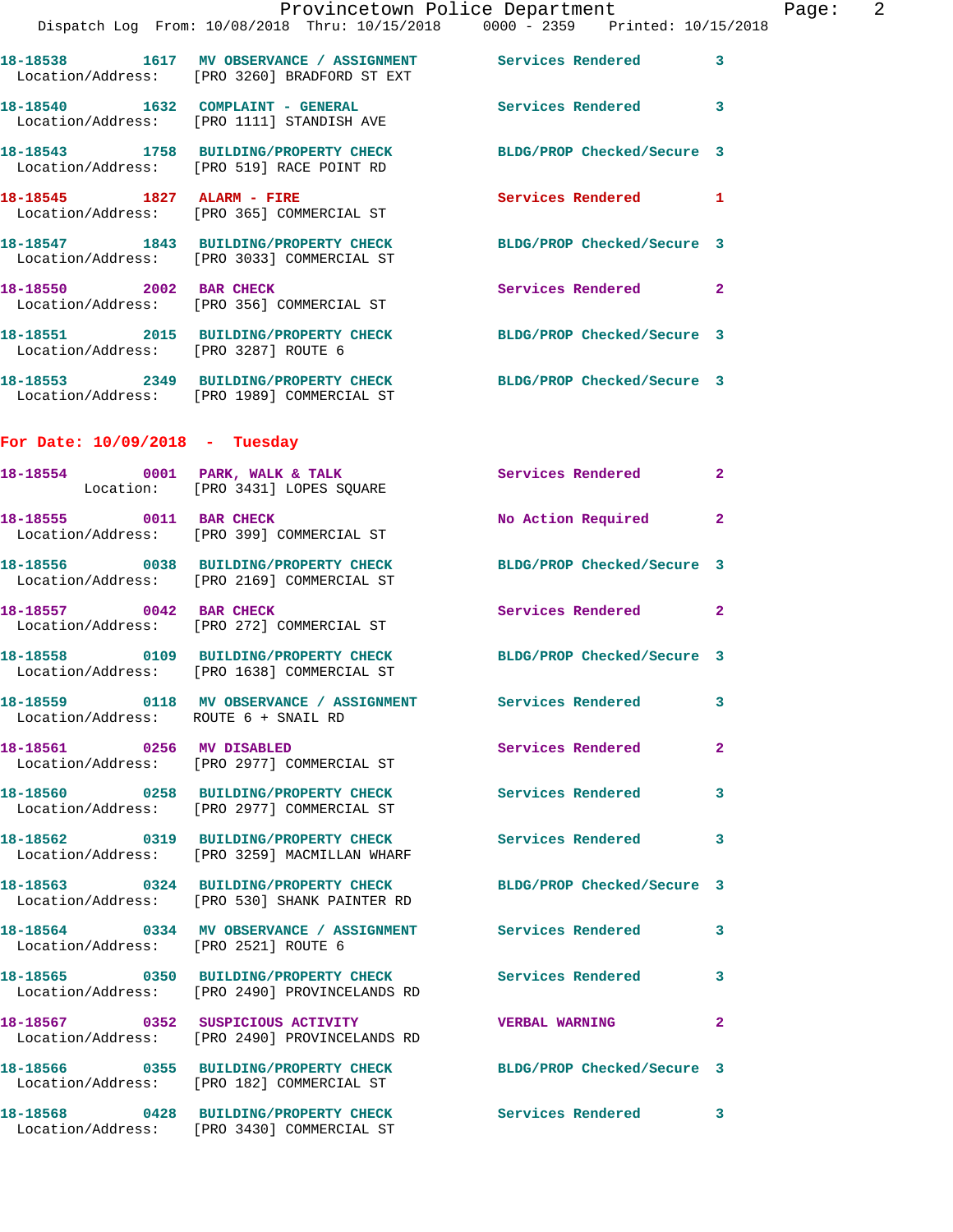|                                                                                    | 18-18571 0530 BUILDING/PROPERTY CHECK Services Rendered 3<br>Location/Address: [PRO 564] BAYBERRY AVE              |                            |                |
|------------------------------------------------------------------------------------|--------------------------------------------------------------------------------------------------------------------|----------------------------|----------------|
|                                                                                    | 18-18570 0534 MV OBSERVANCE / ASSIGNMENT Services Rendered 3<br>Location/Address: RACE POINT RD + SEASHORE PARK DR |                            |                |
|                                                                                    | 18-18572 0752 BUILDING/PROPERTY CHECK<br>Location/Address: [PRO 2499] RACE POINT RD                                | BLDG/PROP Checked/Secure 3 |                |
|                                                                                    | 18-18573 0801 SERVICE CALL - POLICE<br>Location/Address: [PRO 569] WINSLOW ST                                      | Services Rendered          | 3              |
|                                                                                    | 18-18574 0856 PARK, WALK & TALK<br>Location/Address: [PRO 146] COMMERCIAL ST                                       | No Action Required         | $\mathbf{2}$   |
|                                                                                    | 18-18575 0949 MV OBSERVANCE / ASSIGNMENT Services Rendered<br>Location/Address: RACE POINT RD + SEASHORE PARK DR   |                            | 3              |
| 18-18576 1003 FOLLOW UP                                                            | Location/Address: [PRO 542] SHANK PAINTER RD                                                                       | FOLLOW UP                  | $\mathbf{2}$   |
|                                                                                    | 18-18579 1029 MEDICAL EMERGENCY<br>Location/Address: [PRO 440] HARRY KEMP WAY                                      | Transported to Hospital 1  |                |
| 18-18580 1030 MV STOP<br>Location/Address: ROUTE 6<br>Refer To Citation: T12344418 |                                                                                                                    | Citation / Warning Issue 3 |                |
| 18-18581 1049 HAZARDS                                                              | Location/Address: [PRO 1509] BRADFORD ST                                                                           | <b>GONE ON ARRIVAL</b>     | $\mathbf{2}$   |
|                                                                                    | 18-18582 1100 PARK, WALK & TALK<br>Location/Address: [PRO 488] MAYFLOWER ST                                        | <b>Services Rendered</b>   | $\overline{2}$ |
|                                                                                    | 18-18583 1100 SERVICE CALL - POLICE<br>Location/Address: [PRO 105] COMMERCIAL ST                                   | Services Rendered          | 3              |
| 18-18584 1108 ANIMAL CALL                                                          | Location/Address: [PRO 1397] MONTELLO ST                                                                           | SPOKEN TO                  | $\overline{a}$ |
| 18-18585 1126 MV STOP<br>Refer To Citation: T1244419                               | Location/Address: SNAIL RD + COMMERCIAL ST                                                                         | Citation / Warning Issue 3 |                |
|                                                                                    | 18-18586 1145 PARK, WALK & TALK<br>Location/Address: [PRO 537] SHANK PAINTER RD                                    | No Action Required         | $\mathbf{2}^-$ |
|                                                                                    | 18-18587 1310 SUSPICIOUS ACTIVITY<br>Location/Address: [PRO 488] MAYFLOWER ST                                      | <b>Services Rendered</b>   | $\overline{2}$ |
|                                                                                    | 18-18588 1320 MEDICAL EMERGENCY<br>Location/Address: [PRO 440] HARRY KEMP WAY                                      | Transported to Hospital 1  |                |
|                                                                                    | 18-18589 1331 BUILDING/PROPERTY CHECK<br>Location/Address: [PRO 3317] CEMETERY RD                                  | BLDG/PROP Checked/Secure 3 |                |
|                                                                                    | 18-18590 1332 BUILDING/PROPERTY CHECK<br>Location/Address: [PRO 3318] CEMETERY RD                                  | BLDG/PROP Checked/Secure 3 |                |
|                                                                                    | 18-18591 1342 MEDICAL EMERGENCY<br>Location/Address: [PRO 440] HARRY KEMP WAY                                      | Transported to Hospital 1  |                |
|                                                                                    | 18-18592 1406 MEDICAL EMERGENCY<br>Location/Address: [PRO 2704] COMMERCIAL ST                                      | Transported to Hospital 1  |                |
| 18-18594 1430 ALARM - GENERAL                                                      | Location/Address: [PRO 203] COMMERCIAL ST                                                                          | No Action Required         | $\mathbf{1}$   |
|                                                                                    | Location/Address: [PRO 542] SHANK PAINTER RD                                                                       | <b>Services Rendered</b>   | 3              |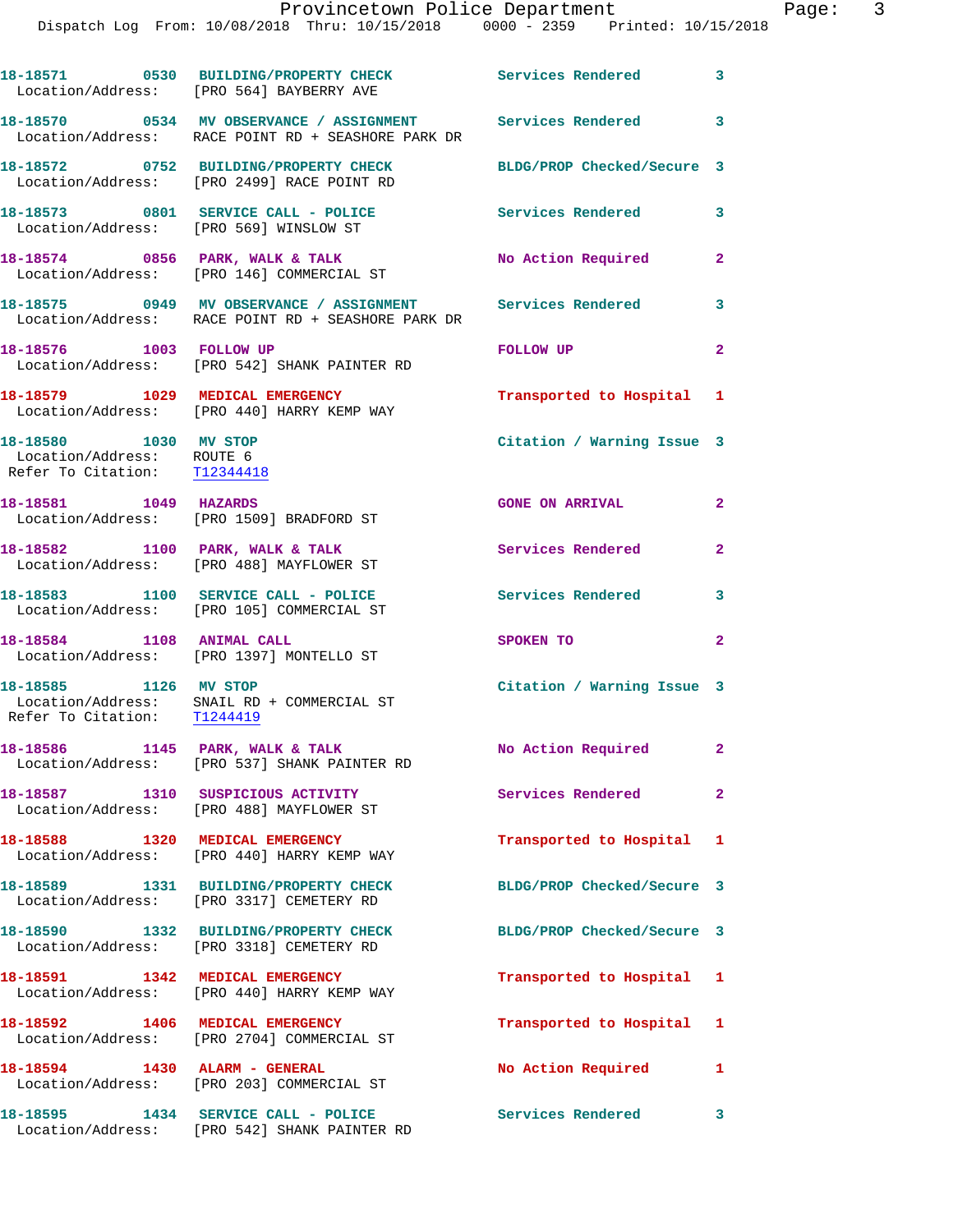| Location/Address: [PRO 569] WINSLOW ST                                                         | 18-18597 1449 SERVICE CALL - POLICE                                                           | <b>Services Rendered</b>   | 3            |
|------------------------------------------------------------------------------------------------|-----------------------------------------------------------------------------------------------|----------------------------|--------------|
|                                                                                                | 18-18596 1520 MV OBSERVANCE / ASSIGNMENT<br>Location/Address: [PRO 3430] COMMERCIAL ST        | <b>Services Rendered</b>   | 3            |
|                                                                                                | 18-18598 1553 BUILDING/PROPERTY CHECK<br>Location/Address: [PRO 2494] BRADFORD ST             | Services Rendered          | 3            |
|                                                                                                | 18-18599 1553 MEDICAL EMERGENCY<br>Location/Address: [PRO 210] COMMERCIAL ST                  | Transported to Hospital    | $\mathbf{1}$ |
| 18-18601 1623 SERVE SUMMONS                                                                    | Location/Address: [PRO 641] COMMERCIAL ST                                                     | Could Not Locate           | 3            |
| 18-18602 1629 LOST PROPERTY                                                                    | Location/Address: [PRO 542] SHANK PAINTER RD                                                  | Services Rendered          | 3            |
|                                                                                                | 18-18603 1709 BUILDING/PROPERTY CHECK<br>Location/Address: [PRO 3259] MACMILLAN WHARF         | <b>Services Rendered</b>   | 3            |
| Location/Address: [PRO 2481] TREMONT ST                                                        | 18-18604 1735 BUILDING/PROPERTY CHECK                                                         | Services Rendered          | 3            |
| 18-18605 1738 MV STOP<br>Location/Address: [PRO 2479] ROUTE 6<br>Refer To Citation: T1244572   |                                                                                               | Citation / Warning Issue 3 |              |
|                                                                                                | 18-18606 1825 BUILDING/PROPERTY CHECK<br>Location/Address: [PRO 175] COMMERCIAL ST            | BLDG/PROP Checked/Secure 3 |              |
|                                                                                                | 18-18609 1945 BUILDING/PROPERTY CHECK<br>Location/Address: [PRO 526] RYDER ST EXT             | <b>Services Rendered</b>   | 3            |
| 18-18611 1951 MV STOP<br>Location/Address: [PRO 2479] ROUTE 6<br>Refer To Citation: 18-1106-CN |                                                                                               | <b>VERBAL WARNING</b>      | 3            |
| Location/Address: SNAIL RD + ROUTE 6                                                           | 18-18610 1952 MV OBSERVANCE / ASSIGNMENT Services Rendered                                    |                            | 3            |
| Location/Address: [PRO 94] BRADFORD ST                                                         | 18-18613 2038 BUILDING/PROPERTY CHECK                                                         | Services Rendered          | 3            |
| 18-18614  2058  ALARM - GENERAL                                                                | Location/Address: [PRO 517] RACE POINT RD                                                     | False Alarm                | $\mathbf{1}$ |
| Location/Address: [PRO 3287] ROUTE 6                                                           | 18-18615  2116 BUILDING/PROPERTY CHECK                                                        | BLDG/PROP Checked/Secure 3 |              |
| 18-18616 2155 MV STOP<br>Location/Address: [PRO 2518] ROUTE 6<br>Refer To Citation: 18-1107-CN |                                                                                               | <b>VERBAL WARNING</b>      | 3            |
| 18-18617 2351 GENERAL INFO                                                                     | Location/Address: [PRO 2909] COMMERCIAL ST                                                    | <b>Services Rendered</b>   | 3            |
| For Date: $10/10/2018$ - Wednesday                                                             |                                                                                               |                            |              |
|                                                                                                | 18-18618 0008 BUILDING/PROPERTY CHECK<br>Location/Address: [PRO 433] RYDER ST EXT             | <b>Services Rendered</b>   | 3            |
| 18-18620 0020 ASSIST CITIZEN                                                                   | Location/Address: [PRO 2500] COMMERCIAL ST                                                    | No Action Required         | 3            |
| 18–18621                                                                                       | 0046 MV OBSERVANCE / ASSIGNMENT Services Rendered<br>Location/Address: [PRO 2577] BRADFORD ST |                            | 3            |

**18-18622 0408 PARK, WALK & TALK Services Rendered 2**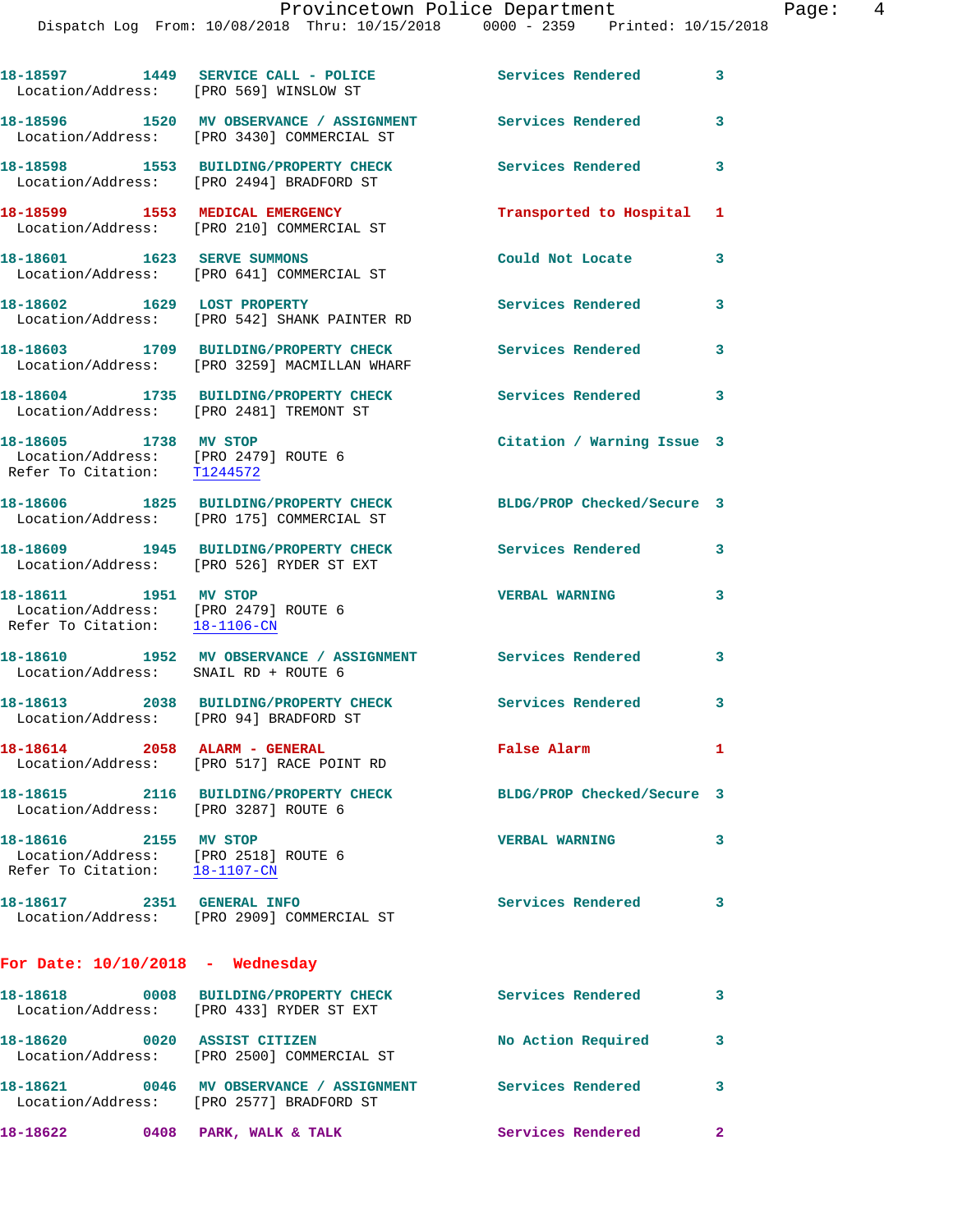|                                                                                                                   | Provincetown Police Department<br>Dispatch Log From: 10/08/2018 Thru: 10/15/2018 0000 - 2359 Printed: 10/15/2018 |                            | Pag                     |
|-------------------------------------------------------------------------------------------------------------------|------------------------------------------------------------------------------------------------------------------|----------------------------|-------------------------|
|                                                                                                                   | Location/Address: [PRO 2577] BRADFORD ST                                                                         |                            |                         |
|                                                                                                                   | 18-18623 0620 MV COLLISION<br>Location/Address: [PRO 3259] MACMILLAN WHARF                                       | Services Rendered          | $\mathbf{1}$            |
| Refer To Arrest: 18-248-AR                                                                                        | 18-18624 0724 MEDICAL EMERGENCY Services Rendered<br>Location/Address: [PRO 542] SHANK PAINTER RD                |                            | 1                       |
|                                                                                                                   |                                                                                                                  |                            | 3                       |
|                                                                                                                   | 18-18626 0808 SERVICE CALL - POLICE Services Rendered<br>Location/Address: [PRO 569] WINSLOW ST                  |                            | 3                       |
|                                                                                                                   | 18-18628 0811 DOG COMPLAINT<br>Location/Address: [PRO 725] BRADFORD ST                                           | Services Rendered          | $\overline{2}$          |
| Refer To Arrest: 18-248-AR                                                                                        | 18-18629 0828 MEDICAL EMERGENCY<br>Location/Address: [PRO 542] SHANK PAINTER RD                                  | Transported to Hospital 1  |                         |
| Refer To Arrest: 18-248-AR                                                                                        | 18-18631 0903 SERVICE CALL - POLICE 12 Transferred Custody 3<br>Location/Address: [PRO 542] SHANK PAINTER RD     |                            |                         |
|                                                                                                                   | 18-18632 1126 LOST PROPERTY<br>Location/Address: [PRO 542] SHANK PAINTER RD                                      | Services Rendered          | 3                       |
|                                                                                                                   | 18-18634 1223 MEDICAL EMERGENCY<br>Location/Address: [PRO 440] HARRY KEMP WAY                                    | Transported to Hospital 1  |                         |
|                                                                                                                   | 18-18635 1255 MEDICAL EMERGENCY<br>Location/Address: [PRO 781] CAPTAIN BERTIES WAY                               | Transported to Hospital 1  |                         |
|                                                                                                                   | 18-18638 1348 DISORDERLY<br>Location/Address: [PRO 105] COMMERCIAL ST                                            | <b>Services Rendered</b>   | 1                       |
|                                                                                                                   | 18-18639 1448 AT SCHOOL<br>Location/Address: [PRO 569] WINSLOW ST                                                | Services Rendered          | $\overline{\mathbf{3}}$ |
|                                                                                                                   | 18-18640 1605 COMPLAINT - GENERAL Unfounded<br>Location/Address: [PRO 105] COMMERCIAL ST                         |                            |                         |
|                                                                                                                   | 18-18641 1641 LOST SHOULDER BAG<br>Location/Address: [PRO 542] SHANK PAINTER RD                                  | Services Rendered          | 3                       |
| 18-18642 1656 ASSIST CITIZEN                                                                                      | Location/Address: [PRO 658] MOZART AVE                                                                           | Referred to Other Agency 3 | 1.                      |
|                                                                                                                   | 18-18643 1707 BUILDING/PROPERTY CHECK<br>Location/Address: [PRO 2206] PILGRIMS LANDING                           | BLDG/PROP Checked/Secure 3 |                         |
|                                                                                                                   | 18-18645 1712 MEDICAL EMERGENCY<br>Location/Address: [PRO 1735] FISHBURN CT                                      | Transported to Hospital 1  |                         |
| Location/Address: [PRO 2521] ROUTE 6                                                                              | 18-18644 1719 MV OBSERVANCE / ASSIGNMENT Services Rendered                                                       |                            | 3                       |
| 18-18646 1721 MV STOP<br>Location/Address: [PRO 2521] ROUTE 6<br>Refer To Citation: 18-1108-CN                    |                                                                                                                  | <b>VERBAL WARNING</b>      | 3                       |
| 18-18647 1730 MV STOP<br>Location/Address: [PRO 2521] ROUTE 6<br>Refer To Citation: $\frac{18-1109-CN}{T1244218}$ |                                                                                                                  | Citation / Warning Issue 3 |                         |
| Location/Address: [PRO 3287] ROUTE 6                                                                              | 18-18648 1859 BUILDING/PROPERTY CHECK BLDG/PROP Checked/Secure 3                                                 |                            |                         |

Page: 5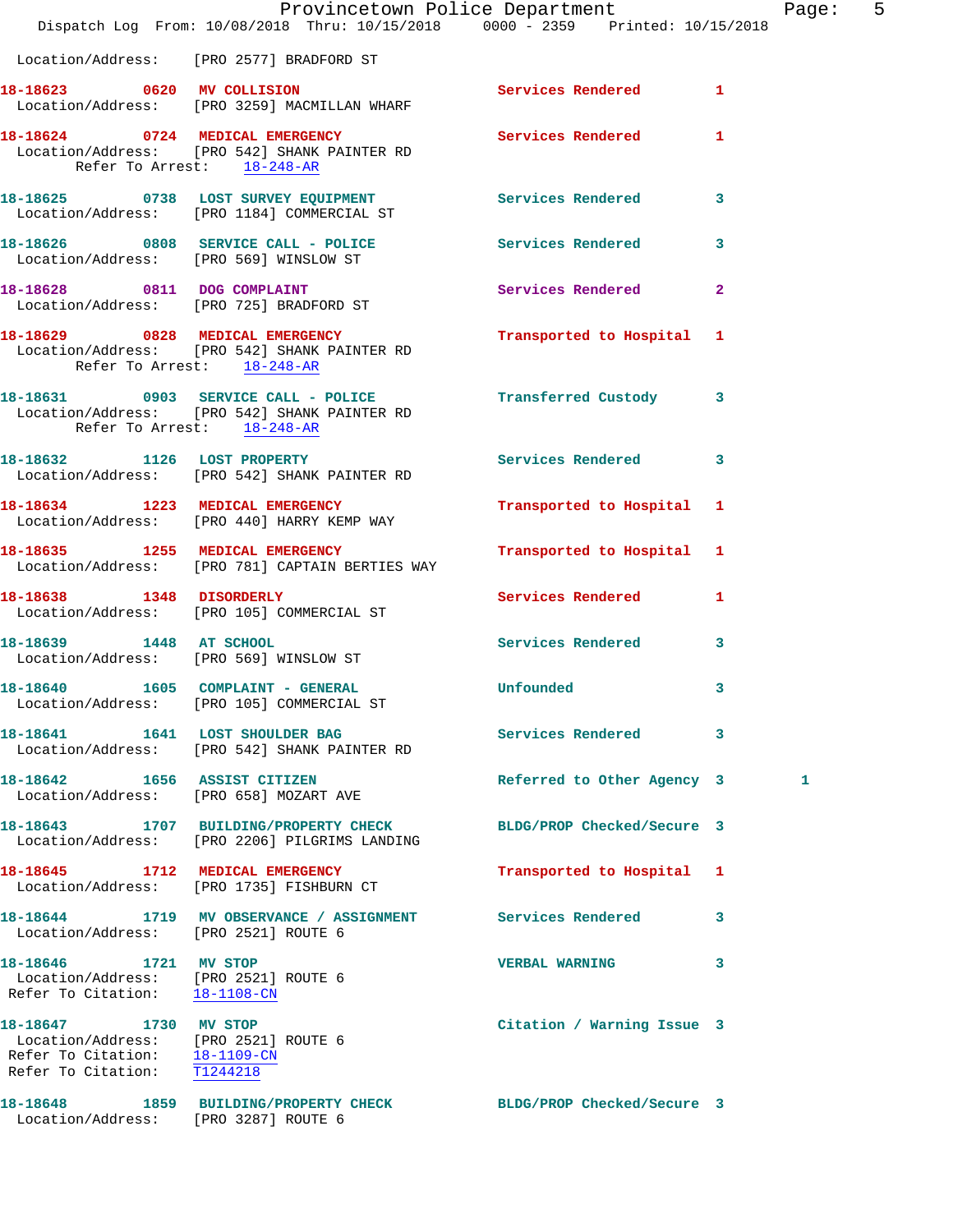|                                                                    | Provincetown Police Department                                                                                    |                            | Page: 6      |
|--------------------------------------------------------------------|-------------------------------------------------------------------------------------------------------------------|----------------------------|--------------|
|                                                                    | Dispatch Log From: 10/08/2018 Thru: 10/15/2018 0000 - 2359 Printed: 10/15/2018                                    |                            |              |
|                                                                    | 18-18650 1919 PARK, WALK & TALK Services Rendered 2<br>Location/Address: COMMERCIAL ST                            |                            |              |
| Location/Address: CONWELL ST                                       | 18-18651 1924 MV OBSERVANCE / ASSIGNMENT Services Rendered 3                                                      |                            |              |
|                                                                    | 18-18653 2112 MV OBSERVANCE / ASSIGNMENT Services Rendered 3<br>Location/Address: HIGH POLE HILL + BRADFORD ST    |                            |              |
|                                                                    | 18-18654 2158 ALARM - FIRE False Alarm<br>Location/Address: [PRO 301] COMMERCIAL ST                               |                            | $\mathbf{1}$ |
|                                                                    | 18-18655 2245 NOISE COMPLAINT<br>Location/Address: [PRO 1953] COMMERCIAL ST                                       | Services Rendered 3        |              |
|                                                                    | 18-18656 2312 BUILDING/PROPERTY CHECK BLDG/PROP Checked/Secure 3<br>Location/Address: [PRO 2492] WINSLOW ST       |                            |              |
|                                                                    | 18-18657 2355 BUILDING/PROPERTY CHECK BLDG/PROP Checked/Secure 3<br>Location/Address: [PRO 525] COMMERCIAL ST     |                            |              |
| For Date: $10/11/2018$ - Thursday                                  |                                                                                                                   |                            |              |
|                                                                    | 18-18658 0011 MV OBSERVANCE / ASSIGNMENT Services Rendered 3<br>Location/Address: [PRO 2494] BRADFORD ST          |                            |              |
| Location/Address: [PRO 554] TREMONT ST                             | 18-18659 0054 BUILDING/PROPERTY CHECK BLDG/PROP Checked/Secure 3                                                  |                            |              |
| Location/Address: COMMERCIAL ST                                    | 18-18660 0058 PARK, WALK & TALK 3 Services Rendered 2                                                             |                            |              |
| Location/Address: COMMERCIAL ST                                    | 18-18661 0105 BUILDING/PROPERTY CHECK BLDG/PROP Checked/Secure 3                                                  |                            |              |
|                                                                    | 18-18662 0105 MV OBSERVANCE / ASSIGNMENT Services Rendered 3<br>Location/Address: BRADFORD ST + PRINCE ST         |                            |              |
| Refer To Citation: 18-1110-CN                                      | 18-18664 0114 MV STOP<br>Location/Address: HOWLAND ST + HARRY KEMP WAY                                            | <b>VERBAL WARNING</b>      | $\mathbf{3}$ |
|                                                                    | 18-18663 0122 MV OBSERVANCE / ASSIGNMENT Services Rendered 3<br>Location/Address: BRADFORD ST + HOWLAND ST        |                            |              |
| Location/Address: COMMERCIAL ST                                    | 18-18665 0143 PARK, WALK & TALK Services Rendered 2                                                               |                            |              |
|                                                                    | 18-18666 0151 BUILDING/PROPERTY CHECK BLDG/PROP Checked/Secure 3<br>Location/Address: [PRO 175] COMMERCIAL ST     |                            |              |
|                                                                    | 18-18667 0205 BUILDING/PROPERTY CHECK BLDG/PROP Checked/Secure 3<br>Location/Address: [PRO 182] COMMERCIAL ST     |                            |              |
| Location/Address: [PRO 3287] ROUTE 6                               | 18-18668 0322 BUILDING/PROPERTY CHECK BLDG/PROP Checked/Secure 3                                                  |                            |              |
| 18-18669 0354 HAZARDS<br>Location/Address: COMMERCIAL ST           |                                                                                                                   | Services Rendered 2        |              |
|                                                                    | 18-18670 0428 BUILDING/PROPERTY CHECK BLDG/PROP Checked/Secure 3<br>Location/Address: [PRO 379] COMMERCIAL ST     |                            |              |
|                                                                    | 18-18671   0500 BUILDING/PROPERTY CHECK BLDG/PROP Checked/Secure 3<br>Location/Address: [PRO 447] JEROME SMITH RD |                            |              |
| 18-18673 0534 MV COMPLAINT<br>Location/Address: [PRO 2479] ROUTE 6 |                                                                                                                   | Referred to Other Agency 2 |              |
| 18-18674 0544 ASSIST CITIZEN                                       |                                                                                                                   | Services Rendered 3        |              |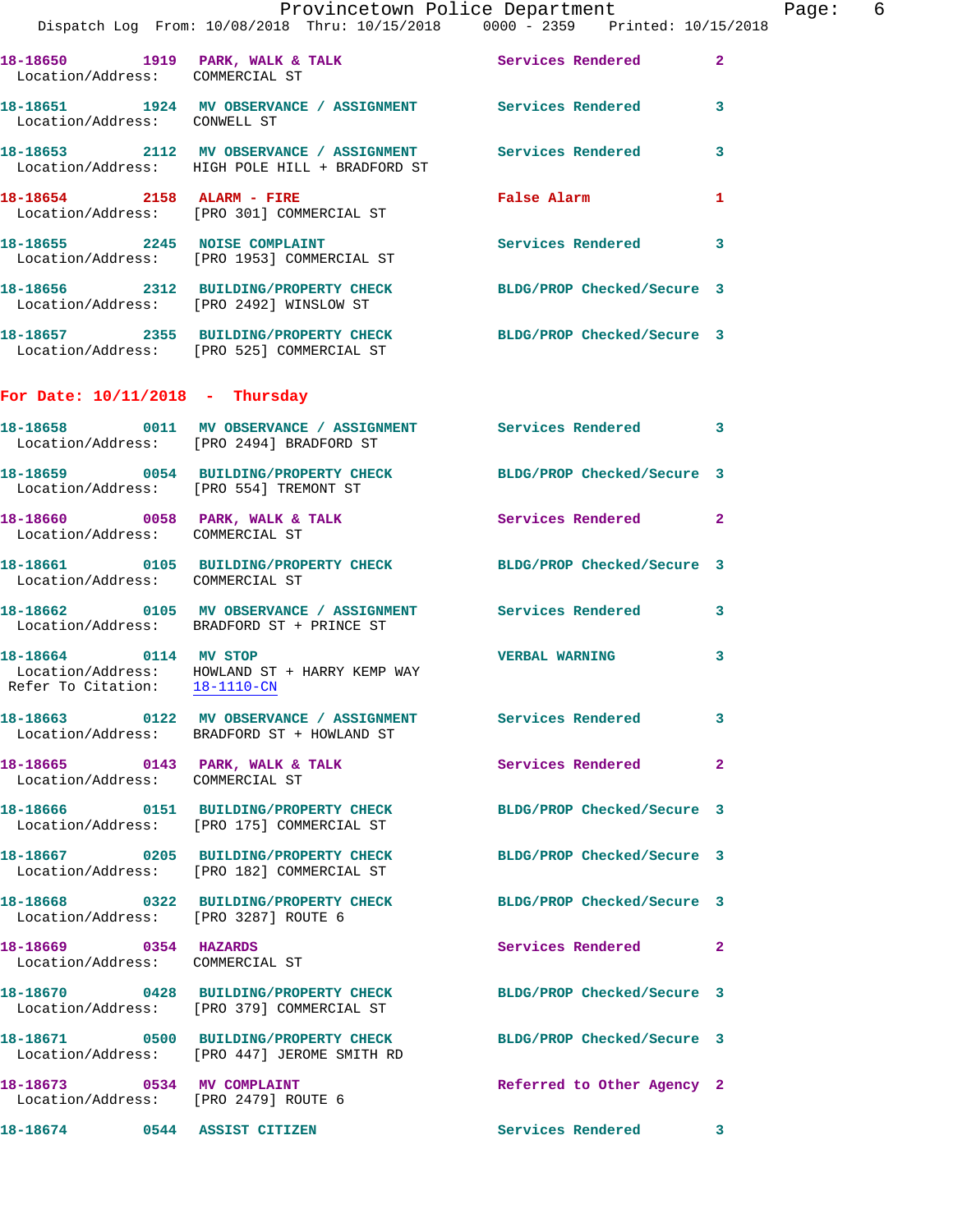|                                        | Dispatch Log From: 10/08/2018 Thru: 10/15/2018 0000 - 2359 Printed: 10/15/2018                                             | Provincetown Police Department | - 7<br>Page:   |
|----------------------------------------|----------------------------------------------------------------------------------------------------------------------------|--------------------------------|----------------|
| Location/Address: COOK ST              |                                                                                                                            |                                |                |
| Location/Address: ROUTE 6 + HOWLAND ST |                                                                                                                            |                                |                |
|                                        | 18-18676 0603 PARK, WALK & TALK 2008 Services Rendered<br>Location: [PRO 3431] LOPES SQUARE                                |                                | $\overline{2}$ |
| 18-18677 0757 AT SCHOOL                | Location/Address: [PRO 569] WINSLOW ST                                                                                     | Services Rendered 3            |                |
|                                        | 18-18679 0842 PARK, WALK & TALK (2008) Services Rendered 2<br>Location/Address: [PRO 3405] COMMERCIAL ST                   |                                |                |
|                                        | 18-18681 0922 LOST/MISSING SIGN Services Rendered 3<br>Location/Address: [PRO 3632] COMMERCIAL ST                          |                                |                |
|                                        | 18-18682     0925  BUILDING/PROPERTY CHECK        BLDG/PROP Checked/Secure 3<br>Location/Address:   [PRO 3317] CEMETERY RD |                                | 1              |
|                                        | 18-18683 0934 DOG INCIDENT<br>Location/Address: [PRO 3670] SHANK PAINTER RD                                                | Services Rendered 2            |                |
| Location/Address: [PRO 2521] ROUTE 6   | 18-18684 0944 MV OBSERVANCE / ASSIGNMENT Services Rendered 3                                                               |                                |                |
|                                        | 18-18685 1008 LOST TOYOTA KEY FOB Services Rendered 3<br>Location/Address: [PRO 542] SHANK PAINTER RD                      |                                |                |
|                                        | 18-18687 1020 FOLLOW UP Services Rendered 2<br>Location/Address: [PRO 3670] SHANK PAINTER RD                               |                                |                |
|                                        | 18-18688 1057 MV OBSERVANCE / ASSIGNMENT Services Rendered<br>Location/Address: RACE POINT RD + SEASHORE PARK DR           |                                | 3              |
|                                        | 18-18689 1110 PARK, WALK & TALK 1998 Services Rendered 2<br>Location/Address: [PRO 537] SHANK PAINTER RD                   |                                |                |
| Refer To Accident: 18-123-AC           | 18-18690 1120 MV COLLISION<br>Location/Address: [PRO 537] SHANK PAINTER RD                                                 | Services Rendered 1            |                |
|                                        | 18-18691 1137 PARK, WALK & TALK 1998 Services Rendered<br>Location/Address: [PRO 488] MAYFLOWER ST                         |                                |                |
|                                        | 18-18692 1143 SERVICE CALL - POLICE 3 Services Rendered 3<br>Location/Address: [PRO 3296] SHANK PAINTER RD                 |                                |                |
| 18-18693 1221 FOLLOW UP                | Location/Address: [PRO 454] WASHINGTON AVE                                                                                 | FOLLOW UP                      | $\mathbf{2}$   |
|                                        | 18-18694 1224 ASSIST CITIZEN<br>Location/Address: [PRO 3432] COMMERCIAL ST                                                 | Services Rendered              | 3              |
|                                        | 18-18696 1306 MARINE EMERGENCY<br>Location/Address: [PRO 106] COMMERCIAL ST                                                | Services Rendered              | $\mathbf{2}$   |
|                                        | 18-18697 1329 ANIMAL CALL<br>Location/Address: [PRO 2647] SHANK PAINTER RD                                                 | Services Rendered              | $\mathbf{2}$   |
|                                        | 18-18698 1412 MEDICAL EMERGENCY<br>Location/Address: [PRO 196] COMMERCIAL ST                                               | PATIENT REFUSAL                | $\mathbf{1}$   |
|                                        | 18-18699 1418 DOG CITATION<br>Location/Address: [PRO 3670] SHANK PAINTER RD                                                | Could Not Locate               | 2              |
| 18-18701 1519 MV VANDALISM             | Location/Address: PEARL ST + BRADFORD ST                                                                                   | Services Rendered              | $\mathbf{2}$   |
|                                        | 18-18702 1524 LOST COIN MONEY CLIP<br>Location/Address: [PRO 312] COMMERCIAL ST                                            | Services Rendered 3            |                |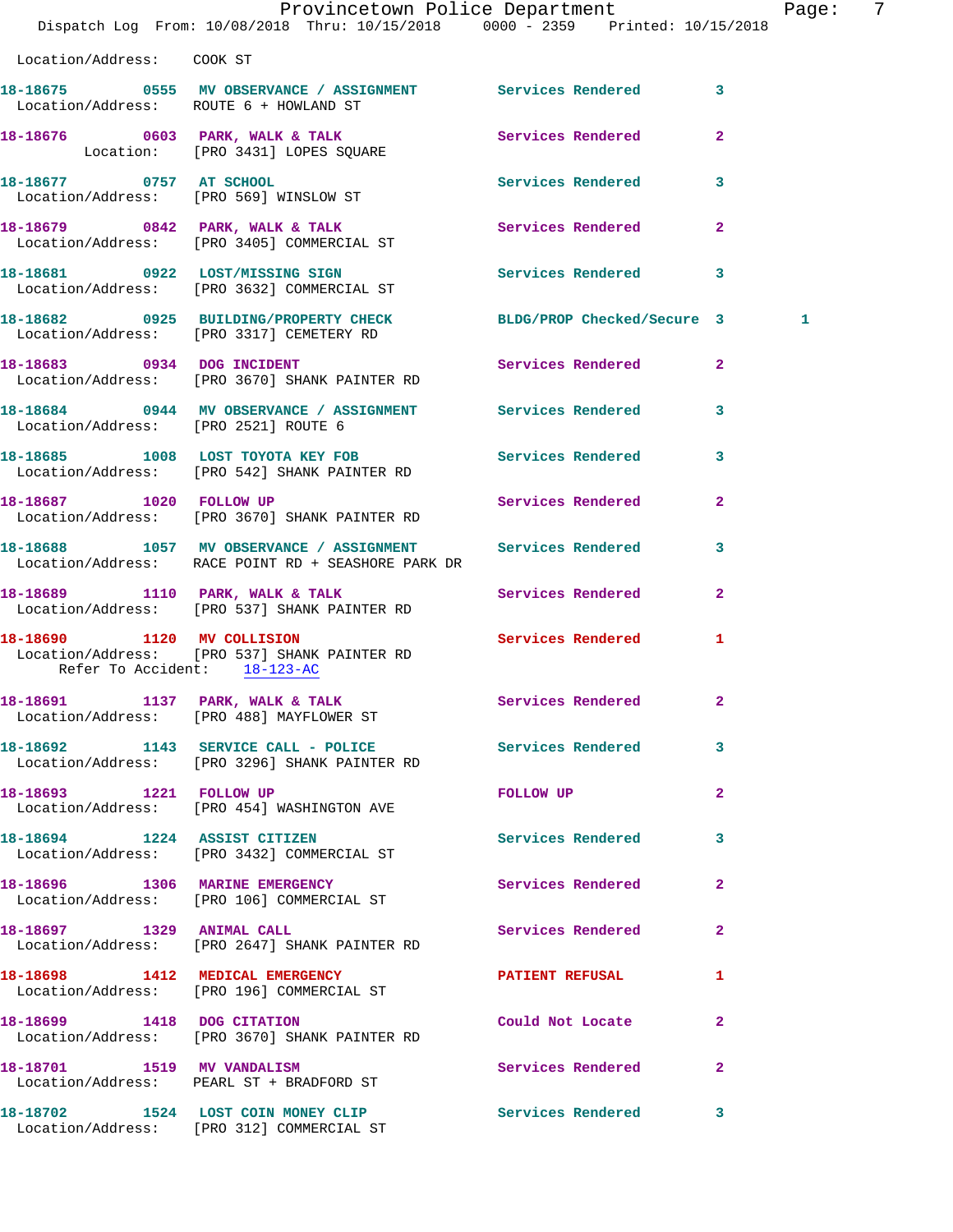|                                                                                      | Dispatch Log From: 10/08/2018 Thru: 10/15/2018 0000 - 2359 Printed: 10/15/2018                                   |                            |              |
|--------------------------------------------------------------------------------------|------------------------------------------------------------------------------------------------------------------|----------------------------|--------------|
|                                                                                      | Location/Address: [PRO 2494] BRADFORD ST                                                                         | Services Rendered          | 3            |
| Location/Address: [PRO 94] BRADFORD ST                                               | 18-18704 1758 MV OBSERVANCE / ASSIGNMENT                                                                         | <b>Services Rendered</b>   | 3            |
|                                                                                      | 18-18705 1820 BUILDING/PROPERTY CHECK<br>Location/Address: [PRO 3259] MACMILLAN WHARF                            | Services Rendered          | 3            |
| 18-18706 1823 MV DISABLED<br>Location/Address: [PRO 2479] ROUTE 6                    |                                                                                                                  | Services Rendered          | $\mathbf{2}$ |
|                                                                                      | 18-18707 1910 BUILDING/PROPERTY CHECK<br>Location/Address: [PRO 2483] COMMERCIAL ST                              | <b>Services Rendered</b>   | 3            |
|                                                                                      | 18-18708 1923 MEDICAL EMERGENCY<br>Location/Address: [PRO 864] COMMERCIAL ST                                     | Transported to Hospital    | 1            |
| 18-18709 1929 LOST PROPERTY                                                          | Location/Address: [PRO 542] SHANK PAINTER RD                                                                     | Services Rendered          | 3            |
| 18-18710 1934 MV DISABLED<br>Location/Address: RYDER ST                              |                                                                                                                  | <b>Services Rendered</b>   | 3            |
| 18-18711 1955 MV STOP<br>Refer To Citation: 18-1111-CN                               | Location/Address: BRADFORD ST + STANDISH ST                                                                      | <b>VERBAL WARNING</b>      | 3            |
| 18-18713 2111 MV STOP<br>Location/Address: SNAIL RD<br>Refer To Citation: 18-1112-CN |                                                                                                                  | <b>VERBAL WARNING</b>      | 3            |
|                                                                                      | 18-18714 2300 NOISE COMPLAINT<br>Location/Address: [PRO 442] HARRY KEMP WAY                                      | Services Rendered          | 3            |
| 18-18715 2342 MV STOP                                                                | Location/Address: BRADFORD ST + CONWELL ST<br>Refer To Citation: 18-1113-CN                                      | <b>VERBAL WARNING</b>      | 3            |
|                                                                                      | 18-18716 2349 PARK, WALK & TALK<br>Location/Address: [PRO 3259] MACMILLAN WHARF                                  | Services Rendered          | $\mathbf{2}$ |
| For Date: $10/12/2018$ - Friday                                                      |                                                                                                                  |                            |              |
|                                                                                      | 18-18717 0003 BUILDING/PROPERTY CHECK BLDG/PROP Checked/Secure 3<br>Location/Address: [PRO 530] SHANK PAINTER RD |                            |              |
|                                                                                      | Location/Address: [PRO 3870] COMMERCIAL ST                                                                       | <b>Services Rendered</b>   | 2            |
| 18-18719 0017 BAR CHECK                                                              | Location/Address: [PRO 2832] COMMERCIAL ST                                                                       | Services Rendered          | $\mathbf{2}$ |
| 18-18720 0020 MV STOP<br>Refer To Citation: 18-1114-CN                               | Location/Address: COMMERCIAL ST + CARVER ST                                                                      | <b>VERBAL WARNING</b>      | 3            |
|                                                                                      | 18-18721 0033 BUILDING/PROPERTY CHECK<br>Location/Address: [PRO 444] HIGH POLE HILL                              | BLDG/PROP Checked/Secure 3 |              |
| 18-18723 0035 BAR CHECK                                                              | Location/Address: [PRO 3443] COMMERCIAL ST                                                                       | Services Rendered          | $\mathbf{2}$ |
| 18-18724                                                                             | 0041 MV STOP                                                                                                     | <b>VERBAL WARNING</b>      | 3            |

 Location/Address: [PRO 765] BRADFORD ST Refer To Citation: 18-1115-CN

**18-18722 0043 MV OBSERVANCE / ASSIGNMENT Services Rendered 3**  Location/Address: BRADFORD ST + HOWLAND ST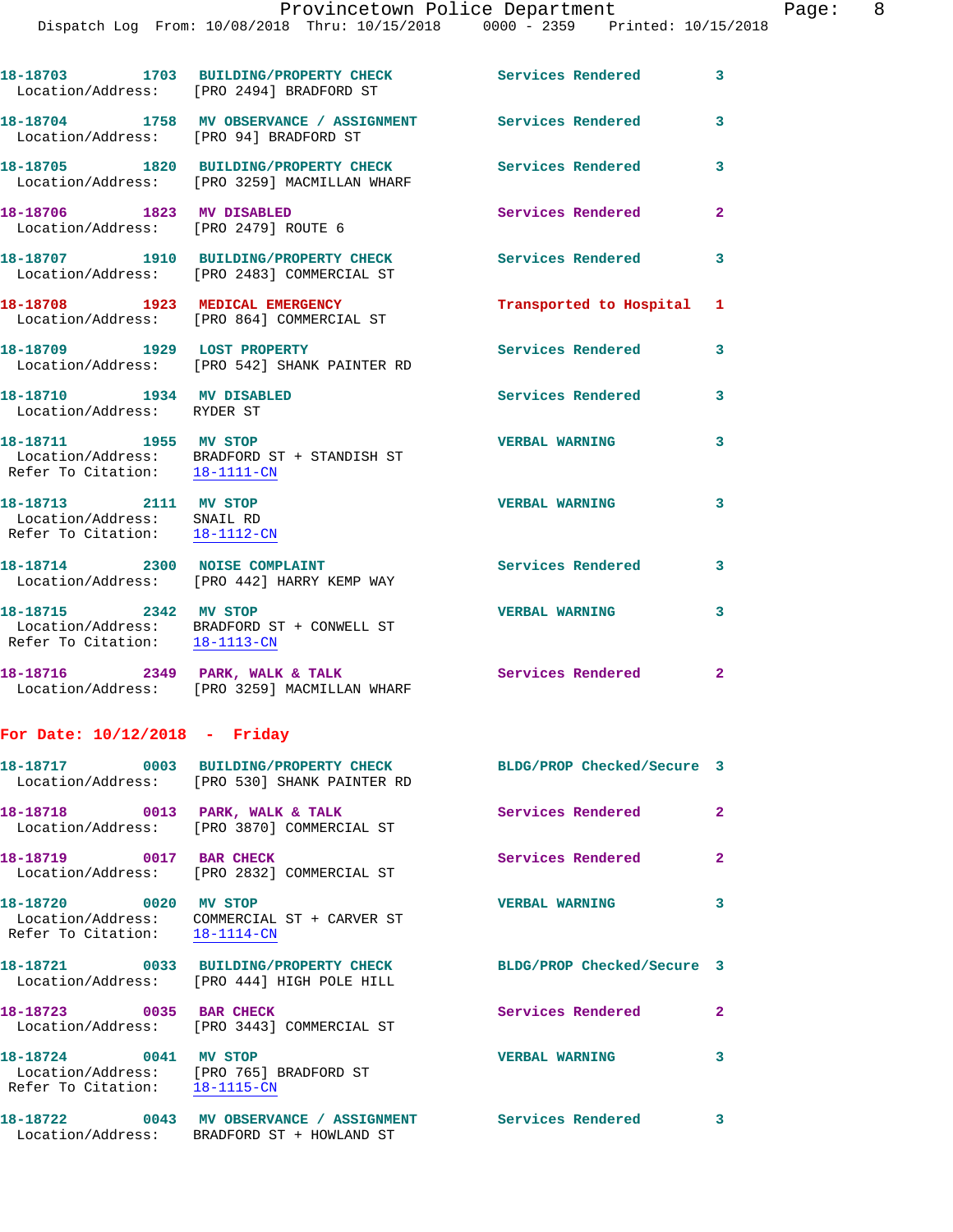|                                                                             | 18-18725   0101 MV OBSERVANCE / ASSIGNMENT   Services Rendered<br>Location/Address: BRADFORD ST + RYDER ST |                            | $\overline{\mathbf{3}}$ |
|-----------------------------------------------------------------------------|------------------------------------------------------------------------------------------------------------|----------------------------|-------------------------|
| Location/Address: CONWELL ST + ROUTE 6                                      | 18-18726 0115 MV OBSERVANCE / ASSIGNMENT                                                                   | Services Rendered 3        |                         |
|                                                                             | 18-18728 0226 BUILDING/PROPERTY CHECK<br>Location/Address: [PRO 516] RACE POINT RD                         | BLDG/PROP Checked/Secure 3 |                         |
|                                                                             | 18-18729 0230 BUILDING/PROPERTY CHECK<br>Location/Address: [PRO 1638] COMMERCIAL ST                        | BLDG/PROP Checked/Secure 3 |                         |
|                                                                             | 18-18730 0237 BUILDING/PROPERTY CHECK<br>Location/Address: [PRO 530] SHANK PAINTER RD                      | BLDG/PROP Checked/Secure 3 |                         |
|                                                                             | 18-18731 0307 BUILDING/PROPERTY CHECK<br>Location/Address: [PRO 3609] COMMERCIAL ST                        | BLDG/PROP Checked/Secure 3 |                         |
|                                                                             | 18-18732 0334 BUILDING/PROPERTY CHECK<br>Location/Address: [PRO 2898] JEROME SMITH RD                      | BLDG/PROP Checked/Secure 3 |                         |
| 18-18733 0408 ALARM - GENERAL                                               | Location/Address: [PRO 3367] HARRY KEMP WAY                                                                | No Action Required         | 1                       |
|                                                                             | 18-18735 0613 BUILDING/PROPERTY CHECK<br>Location/Address: [PRO 2483] COMMERCIAL ST                        | Services Rendered          | 3                       |
|                                                                             | 18-18734 0616 BUILDING/PROPERTY CHECK<br>Location/Address: [PRO 447] JEROME SMITH RD                       | BLDG/PROP Checked/Secure 3 |                         |
| 18-18736 0801 AT SCHOOL                                                     | Location/Address: [PRO 569] WINSLOW ST                                                                     | Services Rendered          | 3                       |
|                                                                             | 18-18737 0819 MV COMPLAINT<br>Location/Address: STANDISH ST + BRADFORD ST                                  | Services Rendered          | $\overline{2}$          |
| Location/Address: [PRO 3440] ROUTE 6                                        | 18-18739 0903 MV OBSERVANCE / ASSIGNMENT                                                                   | Services Rendered          | 3                       |
|                                                                             | 18-18741 0932 LOST NIKON CAMERA<br>Location/Address: [PRO 2543] MACMILLAN WHARF                            | Services Rendered          | 3                       |
| 18-18742 1023 PARK, WALK & TALK                                             | Location/Address: [PRO 537] SHANK PAINTER RD                                                               | Services Rendered          | $\overline{2}$          |
| 1037 HAZARDS<br>18-18743                                                    | Location/Address: [PRO 2277] BRADFORD ST                                                                   | Referred to Other Agency 2 |                         |
|                                                                             | 18-18745 1058 LOST ID/CARDS<br>Location/Address: [PRO 542] SHANK PAINTER RD                                | Services Rendered          | 3                       |
|                                                                             | 18-18744 1104 BUILDING/PROPERTY CHECK<br>Location/Address: [PRO 3259] MACMILLAN WHARF                      | <b>Services Rendered</b>   | $\mathbf{3}$            |
|                                                                             | 18-18746 1117 MV OBSERVANCE / ASSIGNMENT Services Rendered<br>Location/Address: [PRO 444] HIGH POLE HILL   |                            | 3                       |
| 18-18747 1157 LOST CT LICENSE                                               | Location/Address: [PRO 542] SHANK PAINTER RD                                                               | Services Rendered          | $\overline{\mathbf{3}}$ |
| 18-18748    1203    ALARM - GENERAL<br>Location/Address: [PRO 505] PEARL ST |                                                                                                            | Services Rendered          | 1                       |
|                                                                             | 18-18749 1251 LARCENY / FORGERY / FRAUD<br>Location/Address: [PRO 564] BAYBERRY AVE                        | <b>Services Rendered</b>   | $\overline{2}$          |
| Location/Address: [PRO 2521] ROUTE 6                                        | 18-18751 1321 MV OBSERVANCE / ASSIGNMENT Services Rendered 3                                               |                            |                         |
| 18-18752 1324 MV STOP                                                       |                                                                                                            | Citation / Warning Issue 3 |                         |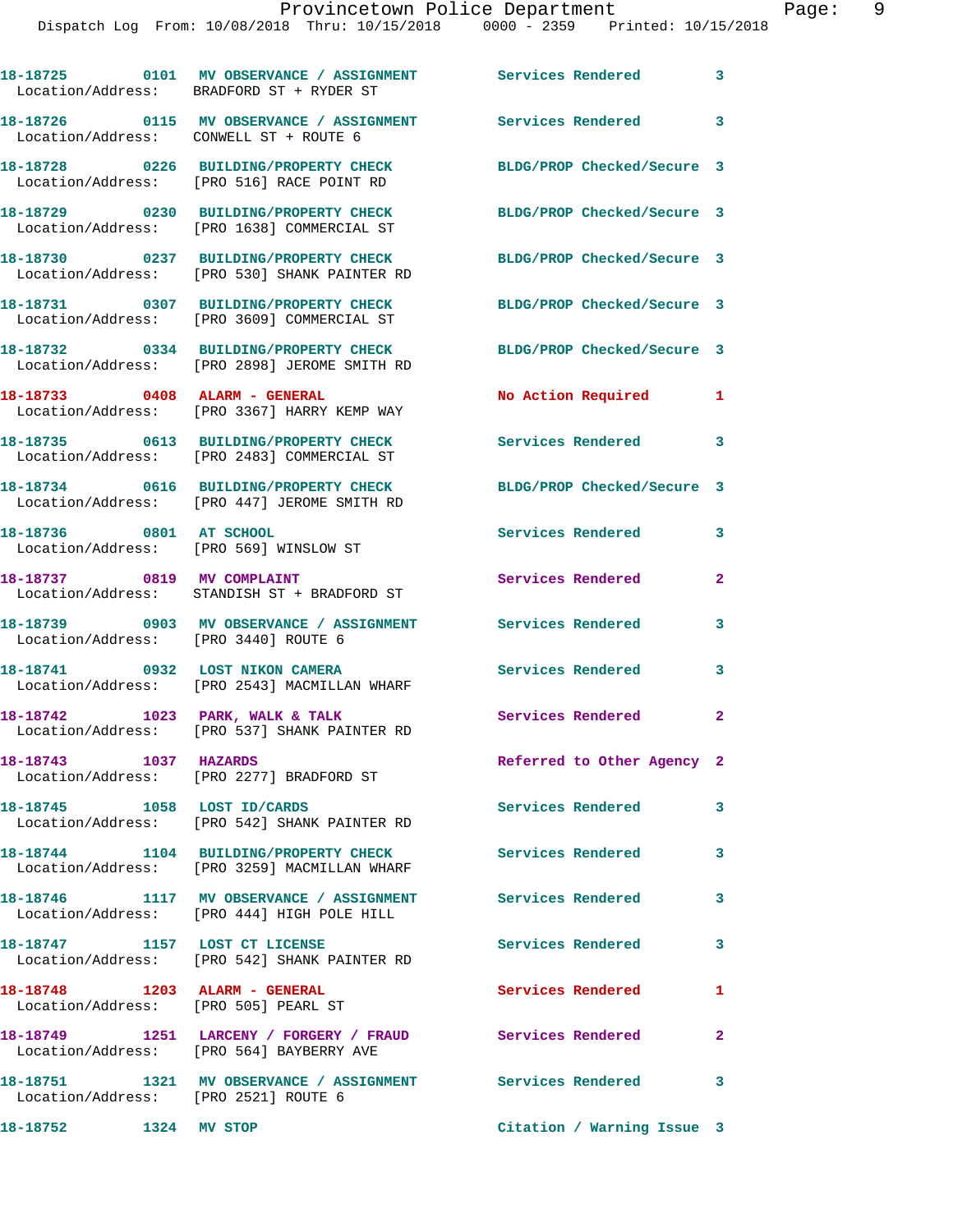## Provincetown Police Department Fage: 10

Dispatch Log From: 10/08/2018 Thru: 10/15/2018 0000 - 2359 Printed: 10/15/2018

 Location/Address: [PRO 2479] ROUTE 6 Refer To Citation: R8381308

**18-18754 1349 MV STOP VERBAL WARNING 3**  Location/Address: [PRO 2479] ROUTE 6 Refer To Citation: 18-1116-CN **18-18753 1355 BUILDING/PROPERTY CHECK Services Rendered 3**  Location/Address: [PRO 2977] COMMERCIAL ST **18-18755 1429 BUILDING/PROPERTY CHECK BLDG/PROP Checked/Secure 3**  Location/Address: [PRO 3287] ROUTE 6 **18-18756 1429 PET PANTRY Services Rendered 3**  Location/Address: [PRO 3296] SHANK PAINTER RD **18-18757 1434 MV COLLISION Services Rendered 1**  Location/Address: [PRO 3004] BRADFORD ST **18-18758 1505 SERVICE CALL - POLICE Services Rendered 3**  Location/Address: [PRO 569] WINSLOW ST **18-18760 1541 SUSPICIOUS ACTIVITY Services Rendered 2**  Location/Address: [PRO 2489] BRADFORD ST **18-18764 1609 MV STOP Citation / Warning Issue 3**  Location/Address: [PRO 3737] BRADFORD ST Refer To Citation: T1244573 **18-18766 1628 MV STOP Citation / Warning Issue 3**  Location/Address: [PRO 2513] ROUTE 6 Refer To Citation: T1244574 **18-18768 1642 BUILDING/PROPERTY CHECK BLDG/PROP Checked/Secure 3**  Location/Address: [PRO 1714] COMMERCIAL ST **18-18769 1647 MV STOP VERBAL WARNING 3**  Location/Address: BRADFORD ST + CENTER ST Refer To Citation: 18-1117-CN **18-18771 1717 BUILDING/PROPERTY CHECK Services Rendered 3**  Location/Address: [PRO 3259] MACMILLAN WHARF **18-18776 1808 SERVICE CALL - POLICE Services Rendered 3**  Location/Address: [PRO 839] COMMERCIAL ST **18-18778 1825 PARKING COMPLAINT Citation / Warning Issue 3**  Location/Address: [PRO 527] RYDER ST EXT **18-18780 1901 MEDICAL EMERGENCY Transported to Hospital 1**  Location/Address: [PRO 3222] ALDEN ST **18-18783 1949 FOLLOW UP BLDG/PROP Checked/Secure 2**  Location/Address: [PRO 826] COMMERCIAL ST **18-18782 1953 BUILDING/PROPERTY CHECK Services Rendered 3**  Location/Address: [PRO 2494] BRADFORD ST **18-18788 2105 MV OBSERVANCE / ASSIGNMENT No Action Required 3**  Location/Address: [PRO 2577] BRADFORD ST **18-18790 2110 MV DISABLED Referred to Other Agency 2**  Location: [WEL] WELLFLEET/EASTHAM TOWN LINE **18-18791 2114 MV STOP VERBAL WARNING 3**  Location/Address: [PRO 539] SHANK PAINTER RD Refer To Citation: 18-1121-CN **18-18789 2119 MV OBSERVANCE / ASSIGNMENT Services Rendered 3**  Location/Address: ROUTE 6 + SHANK PAINTER RD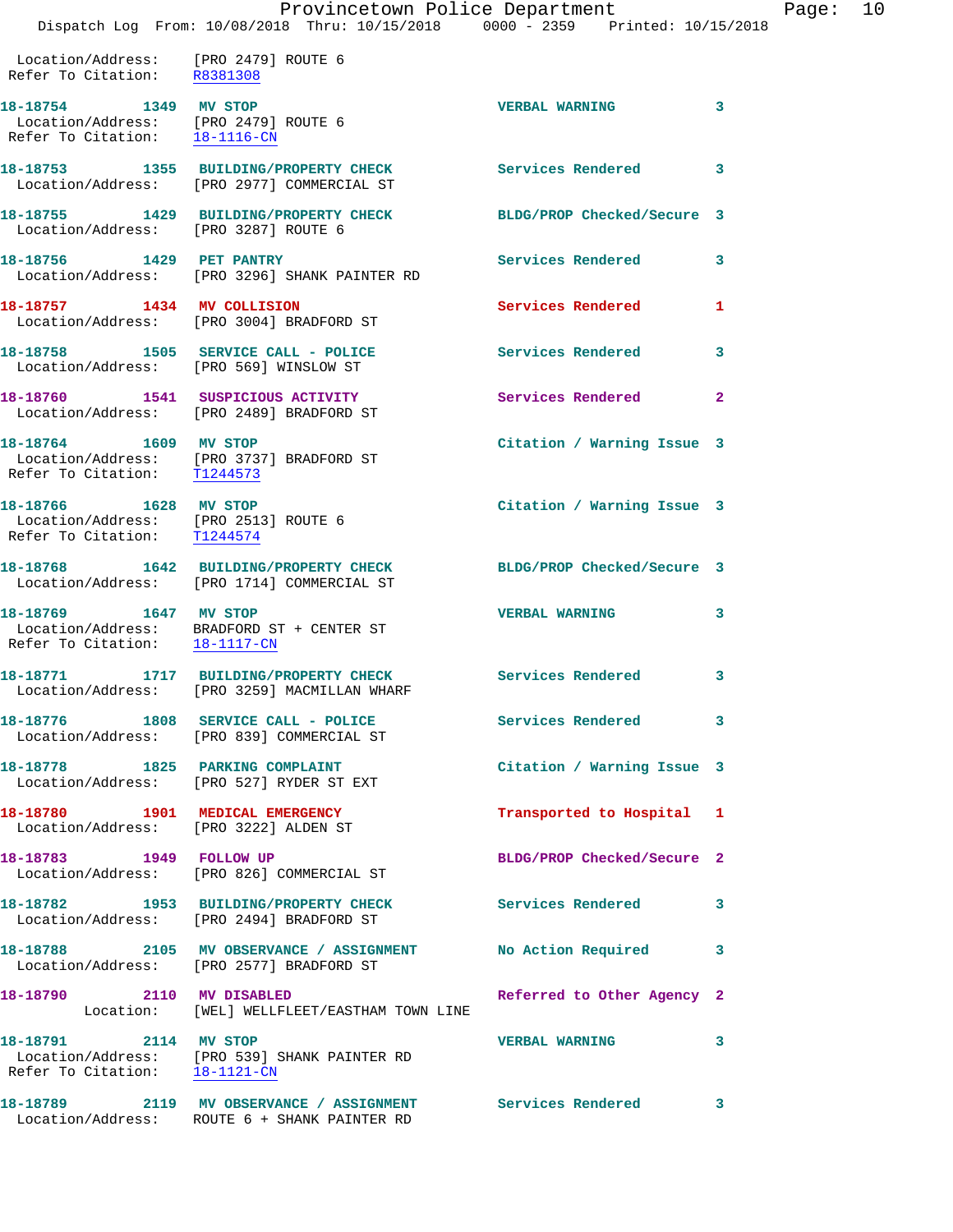|                                                                                                 | Provincetown Police Department<br>Dispatch Log From: 10/08/2018 Thru: 10/15/2018 0000 - 2359 Printed: 10/15/2018  |                            |                |
|-------------------------------------------------------------------------------------------------|-------------------------------------------------------------------------------------------------------------------|----------------------------|----------------|
|                                                                                                 | 18-18792 2125 MV STOP<br>Location/Address: SHANK PAINTER RD + PROVINCE RD<br>Refer To Citation: <u>18-1122-CN</u> | <b>VERBAL WARNING</b>      | 3              |
|                                                                                                 | 18-18794 2146 MV OBSERVANCE / ASSIGNMENT No Action Required<br>Location/Address: BRADFORD ST + HOWLAND ST         |                            | 3              |
|                                                                                                 | 18-18795 2213 BUILDING/PROPERTY CHECK<br>Location/Address: [PRO 440] HARRY KEMP WAY                               | BLDG/PROP Checked/Secure 3 |                |
| Location/Address: [PRO 94] BRADFORD ST                                                          | 18-18796 2219 BUILDING/PROPERTY CHECK                                                                             | Services Rendered 3        |                |
|                                                                                                 | 18-18797 2223 BUILDING/PROPERTY CHECK<br>Location/Address: [PRO 519] RACE POINT RD                                | BLDG/PROP Checked/Secure 3 |                |
|                                                                                                 | 18-18798 2229 BUILDING/PROPERTY CHECK<br>Location/Address: [PRO 530] SHANK PAINTER RD                             | BLDG/PROP Checked/Secure 3 |                |
| Location/Address: [PRO 3222] ALDEN ST                                                           | 18-18799 2258 MEDICAL EMERGENCY                                                                                   | Transported to Hospital 1  |                |
| For Date: $10/13/2018$ - Saturday                                                               |                                                                                                                   |                            |                |
|                                                                                                 | 18-18803 0056 BUILDING/PROPERTY CHECK BLDG/PROP Checked/Secure 3<br>Location/Address: [PRO 2483] COMMERCIAL ST    |                            |                |
|                                                                                                 | 18-18802 0059 MV OBSERVANCE / ASSIGNMENT Services Rendered<br>Location/Address: BRADFORD ST + RYDER ST            |                            | 3              |
| 18-18804 0105 MV STOP<br>Location/Address: [PRO 1489] ALDEN ST<br>Refer To Citation: 18-1123-CN |                                                                                                                   | <b>VERBAL WARNING</b>      | 3              |
|                                                                                                 | 18-18805 0117 MV OBSERVANCE / ASSIGNMENT Services Rendered<br>Location/Address: [PRO 2489] BRADFORD ST            |                            | 3              |
|                                                                                                 | 18-18807 0130 PARK, WALK & TALK<br>Location/Address: [PRO 3870] COMMERCIAL ST                                     | Services Rendered          | $\overline{2}$ |
|                                                                                                 | 18-18806 0139 BUILDING/PROPERTY CHECK<br>Location/Address: [PRO 447] JEROME SMITH RD                              | BLDG/PROP Checked/Secure 3 |                |
|                                                                                                 | 18-18808 0151 BUILDING/PROPERTY CHECK<br>Location/Address: [PRO 2977] COMMERCIAL ST                               | Services Rendered          | 3              |
|                                                                                                 | 18-18809 0207 MV OBSERVANCE / ASSIGNMENT Services Rendered<br>Location/Address: [PRO 3912] SHANK PAINTER RD       |                            | 3              |
| 18-18810 0208 MV STOP<br>Location/Address: [PRO 2519] ROUTE 6<br>Refer To Citation: 18-1124-CN  |                                                                                                                   | <b>VERBAL WARNING</b>      | 3              |
|                                                                                                 | 18-18812 0222 MEDICAL EMERGENCY<br>Location/Address: [PRO 3252] COMMERCIAL ST                                     | Transported to Hospital    | 1              |
|                                                                                                 | 18-18811 0223 BUILDING/PROPERTY CHECK<br>Location/Address: [PRO 2206] PILGRIMS LANDING                            | Services Rendered          | 3              |
| Location/Address: ROUTE 6 + SNAIL RD                                                            | 18-18813 0537 MV OBSERVANCE / ASSIGNMENT Services Rendered                                                        |                            | 3              |
|                                                                                                 | 18-18814 0541 BUILDING/PROPERTY CHECK<br>Location/Address: [PRO 1778] SHANK PAINTER RD                            | Services Rendered          | 3              |
|                                                                                                 | 18-18815 0614 BUILDING/PROPERTY CHECK<br>Location/Address: [PRO 2539] RYDER ST EXT                                | BLDG/PROP Checked/Secure 3 |                |
|                                                                                                 | 18-18816 0625 BUILDING/PROPERTY CHECK BLDG/PROP Checked/Secure 3<br>Location/Address: [PRO 3259] MACMILLAN WHARF  |                            |                |

Page: 11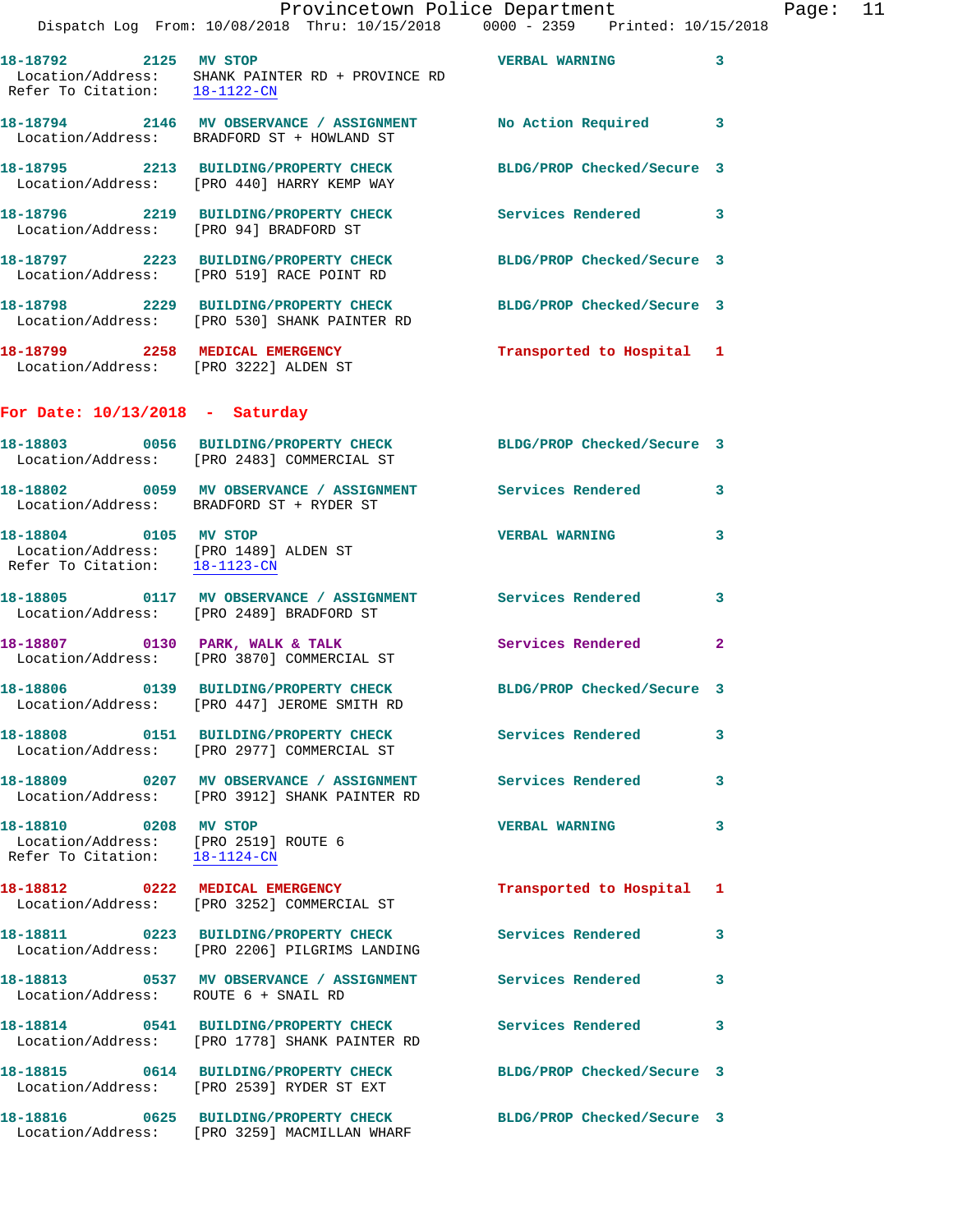|                                                                                                | 18-18817 0755 BUILDING/PROPERTY CHECK<br>Location/Address: [PRO 3259] MACMILLAN WHARF                      | Services Rendered          | 3            |
|------------------------------------------------------------------------------------------------|------------------------------------------------------------------------------------------------------------|----------------------------|--------------|
|                                                                                                | 18-18820 0800 ALARM - GENERAL<br>Location/Address: [PRO 1816] RACE POINT RD                                | Referred to Other Agency 1 |              |
|                                                                                                | 18-18818 0804 BUILDING/PROPERTY CHECK<br>Location/Address: [PRO 2483] COMMERCIAL ST                        | Services Rendered          | 3            |
|                                                                                                | 18-18819 0813 PARK, WALK & TALK<br>Location/Address: [PRO 526] RYDER ST EXT                                | Services Rendered          | $\mathbf{2}$ |
|                                                                                                | 18-18821 0819 BUILDING/PROPERTY CHECK<br>Location/Address: [PRO 4082] GOSNOLD ST                           | BLDG/PROP Checked/Secure 3 |              |
|                                                                                                | 18-18823 0858 PARK, WALK & TALK<br>Location/Address: [PRO 3405] COMMERCIAL ST                              | Services Rendered          | $\mathbf{2}$ |
|                                                                                                | 18-18822 0900 BUILDING/PROPERTY CHECK<br>Location/Address: [PRO 2499] RACE POINT RD                        | Services Rendered          | 3            |
| Location/Address: [PRO 2521] ROUTE 6                                                           | 18-18824 0912 MV OBSERVANCE / ASSIGNMENT Services Rendered                                                 |                            | 3            |
|                                                                                                | 18-18825 0920 BUILDING/PROPERTY CHECK<br>Location/Address: [PRO 3317] CEMETERY RD                          | BLDG/PROP Checked/Secure 3 | 1            |
|                                                                                                | 18-18826 0932 PET PANTRY<br>Location/Address: [PRO 112] COMMERCIAL ST                                      | <b>Services Rendered</b>   | 3            |
|                                                                                                | 18-18827 0955 BUILDING/PROPERTY CHECK Services Rendered<br>Location/Address: [PRO 2977] COMMERCIAL ST      |                            | 3            |
|                                                                                                | 18-18828 0956 ASSIST DEPARTMENT / MUTUAL AID Services Rendered<br>Location/Address: [PRO 3317] CEMETERY RD |                            | 3            |
| 18-18829 1003 MV STOP                                                                          | Location/Address: [PRO 2490] PROVINCELANDS RD                                                              | Services Rendered          | 3            |
|                                                                                                | 18-18830 1012 PARK, WALK & TALK<br>Location/Address: [PRO 537] SHANK PAINTER RD                            | Services Rendered          | $\mathbf{2}$ |
|                                                                                                | 18-18831 1033 BUILDING/PROPERTY CHECK<br>Location/Address: [PRO 564] BAYBERRY AVE                          | Services Rendered          | 3            |
|                                                                                                | Location/Address: BRADFORD ST + HOWLAND ST                                                                 | Services Rendered          | 3            |
| Location/Address: [PRO 571] ALDEN ST                                                           | 18-18834 1121 BUILDING/PROPERTY CHECK                                                                      | BLDG/PROP Checked/Secure 3 |              |
| 18-18835 1302 LOST WALLET                                                                      | Location/Address: [PRO 542] SHANK PAINTER RD                                                               | Services Rendered          | 3            |
|                                                                                                | 18-18836 1315 BUILDING/PROPERTY CHECK<br>Location/Address: [PRO 2500] COMMERCIAL ST                        | BLDG/PROP Checked/Secure 3 |              |
|                                                                                                | 18-18837 1341 BUILDING/PROPERTY CHECK<br>Location/Address: [PRO 75] CAPTAIN BERTIES WAY                    | Services Rendered          | 3            |
| Location/Address: [PRO 3287] ROUTE 6                                                           | 18-18838 1342 BUILDING/PROPERTY CHECK                                                                      | BLDG/PROP Checked/Secure 3 |              |
| 18-18839 1345 MV STOP<br>Location/Address: [PRO 56] BRADFORD ST<br>Refer To Citation: 11244586 |                                                                                                            | Citation / Warning Issue 3 |              |
| 18-18840 1355 MV COMPLAINT                                                                     |                                                                                                            | Services Rendered          | $\mathbf{2}$ |

Location/Address: [PRO 527] RYDER ST EXT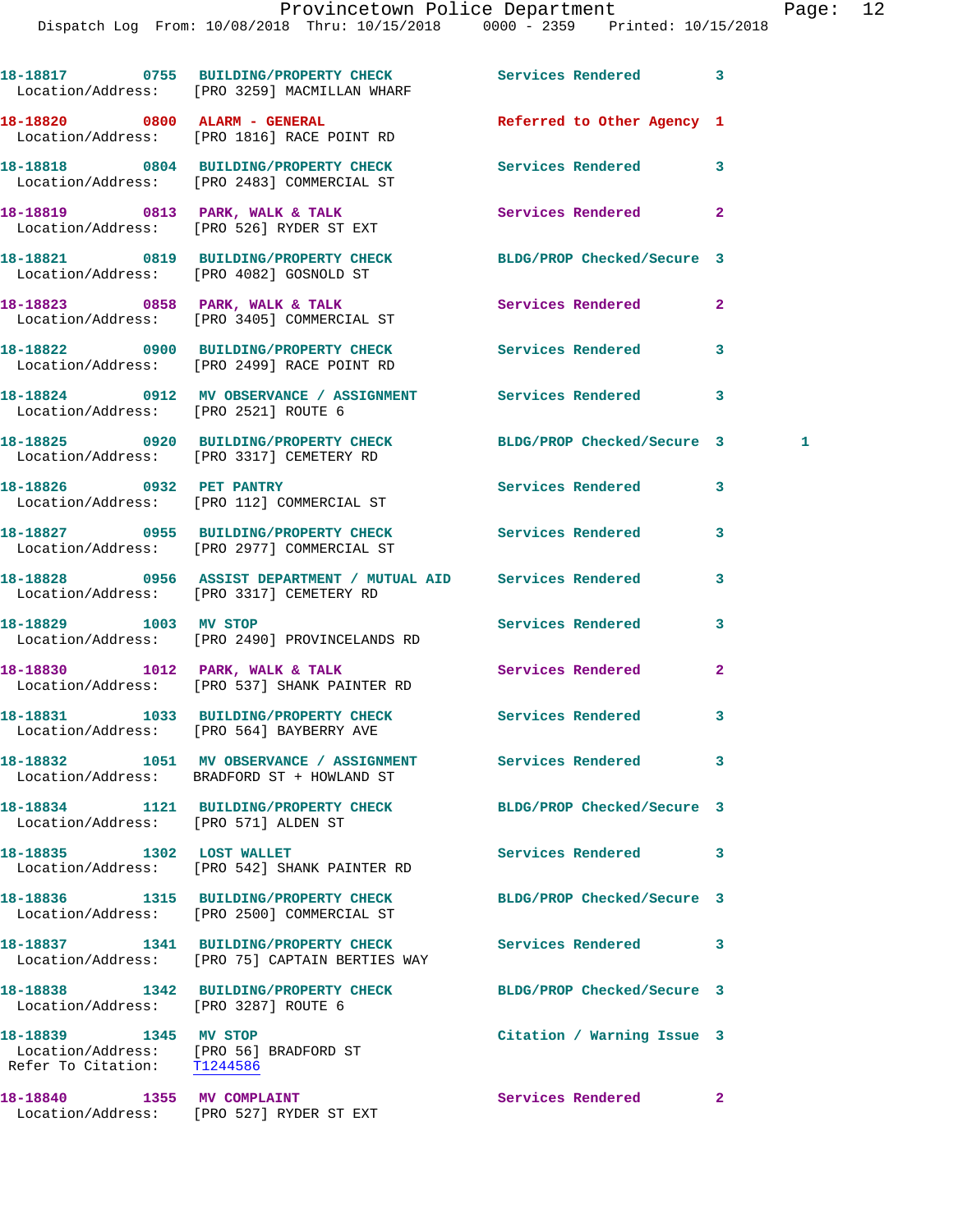|                                                                                       | Provincetown Police Department<br>Dispatch Log From: 10/08/2018 Thru: 10/15/2018 0000 - 2359 Printed: 10/15/2018 |                            |              |
|---------------------------------------------------------------------------------------|------------------------------------------------------------------------------------------------------------------|----------------------------|--------------|
| 18-18841 1403 MV STOP<br>Location/Address: BRADFORD ST<br>Refer To Citation: T1244587 |                                                                                                                  | Citation / Warning Issue 3 |              |
|                                                                                       | 18-18842 1420 SERVICE CALL - POLICE<br>Location/Address: [PRO 1156] WINSLOW ST                                   | Services Rendered          | 3            |
|                                                                                       | 18-18843 1428 MV HIT & RUN<br>Location/Address: [PRO 3912] SHANK PAINTER RD<br>Refer To Accident: 18-124-AC      | <b>Services Rendered</b>   | $\mathbf{2}$ |
| Location/Address: [PRO 2479] ROUTE 6<br>Refer To Accident: 18-125-AC                  | 18-18844 1454 MV COLLISION                                                                                       | Transported to Hospital    | 1            |
| 18-18847 1705 MEDICAL EMERGENCY<br>Location/Address: [PRO 2479] ROUTE 6               |                                                                                                                  | <b>PATIENT REFUSAL</b>     | 1            |
| 18-18848 1847 MV DISABLED<br>Location/Address: [PRO 2513] ROUTE 6                     |                                                                                                                  | No Action Required         | $\mathbf{2}$ |
|                                                                                       | 18-18849 1904 DISTURBANCE - FIGHT / ARGUMENT SPOKEN TO<br>Location/Address: [PRO 4122] COMMERCIAL ST             |                            | 1            |
| 18-18850 2024 HAZARDS                                                                 | Location/Address: [PRO 1714] COMMERCIAL ST                                                                       | Referred to Other Agency 2 |              |
| 18-18852 2125 MV STOP<br>Refer To Citation: 18-1125-CN                                | Location/Address: [PRO 897] COURT ST                                                                             | <b>VERBAL WARNING</b>      | 3            |
|                                                                                       | 18-18853 2202 BUILDING/PROPERTY CHECK Services Rendered<br>Location/Address: [PRO 2494] BRADFORD ST              |                            | 3            |
| Location/Address: [PRO 4065] ROUTE 6                                                  | 18-18855 2306 BUILDING/PROPERTY CHECK Services Rendered                                                          |                            | 3            |
|                                                                                       | 18-18857 2329 MV OBSERVANCE / ASSIGNMENT Services Rendered<br>Location/Address: [PRO 595] BRADFORD ST            |                            | 3            |
|                                                                                       | 18-18856 2331 MV OBSERVANCE / ASSIGNMENT<br>Location/Address: BRADFORD ST + STANDISH ST                          | Services Rendered          | 3            |
|                                                                                       | 18-18858 2355 BUILDING/PROPERTY CHECK<br>Location/Address: [PRO 433] RYDER ST EXT                                | Services Rendered          | 3            |
| For Date: $10/14/2018$ - Sunday                                                       |                                                                                                                  |                            |              |
|                                                                                       | 18-18859 0008 BUILDING/PROPERTY CHECK BLDG/PROP Checked/Secure 3<br>Location/Address: [PRO 1780] JOHNSON ST      |                            |              |
| 18-18862 0008 BAR CHECK                                                               | Location/Address: [PRO 2832] COMMERCIAL ST                                                                       | No Action Required         | 2            |
|                                                                                       | 18-18861 0013 BUILDING/PROPERTY CHECK<br>Location/Address: [PRO 3430] COMMERCIAL ST                              | <b>Services Rendered</b>   | 3            |
| 18-18863 0013 BAR CHECK                                                               | Location/Address: [PRO 208] COMMERCIAL ST                                                                        | No Action Required         | $\mathbf{2}$ |
|                                                                                       | 18-18864 0017 BUILDING/PROPERTY CHECK<br>Location/Address: [PRO 3033] COMMERCIAL ST                              | BLDG/PROP Checked/Secure 3 |              |
| 18-18865 0043 BAR CHECK                                                               | Location/Address: [PRO 3443] COMMERCIAL ST                                                                       | No Action Required         | $\mathbf{2}$ |
|                                                                                       | 18-18867 0059 BUILDING/PROPERTY CHECK BLDG/PROP Checked/Secure 3<br>Location/Address: [PRO 186] COMMERCIAL ST    |                            |              |
|                                                                                       | 18-18868   0110 BUILDING/PROPERTY CHECK   Services Rendered                                                      |                            | 3            |

Page: 13<br>8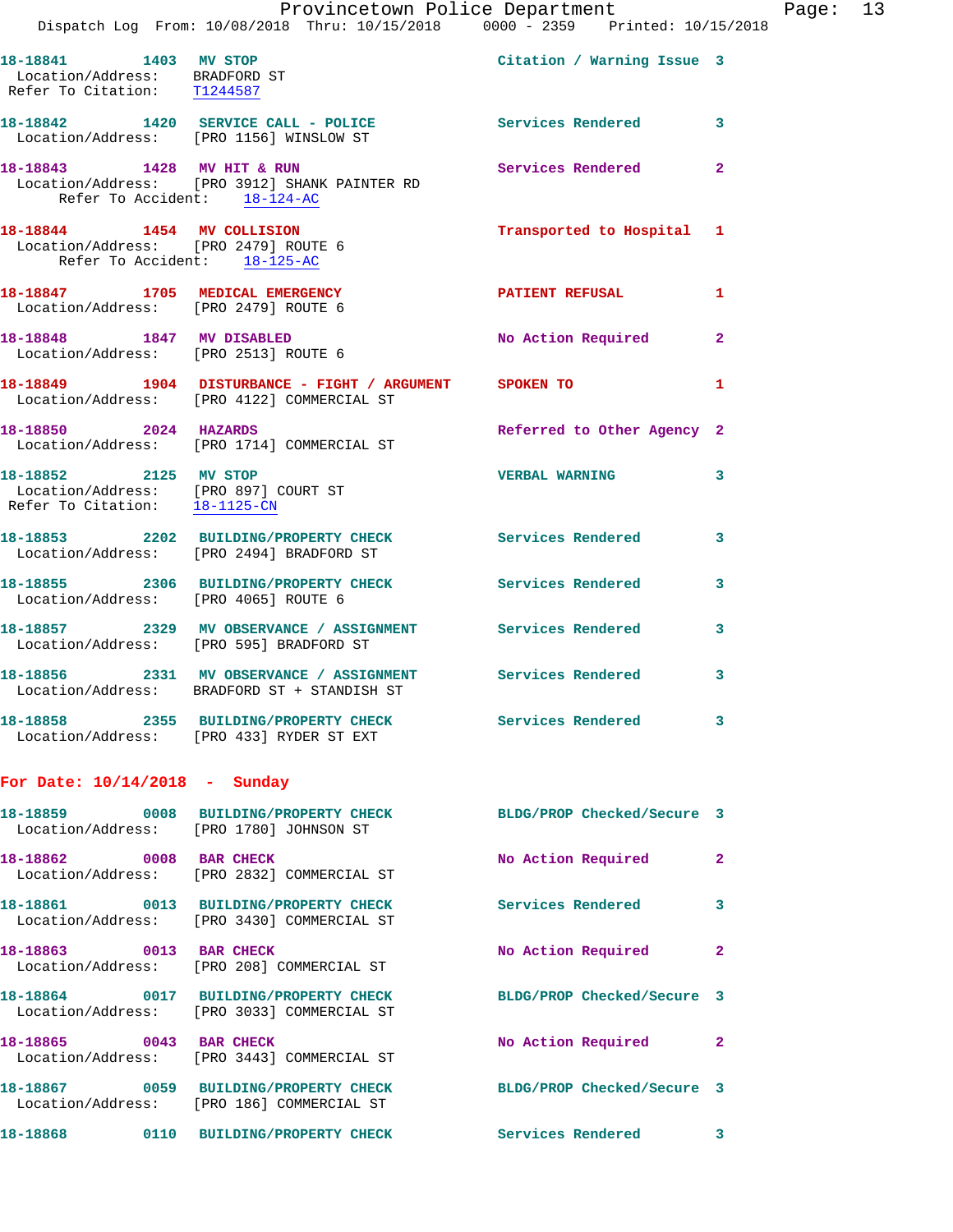|                                                        | Provincetown Police Department<br>Dispatch Log From: 10/08/2018 Thru: 10/15/2018 0000 - 2359 Printed: 10/15/2018          |                            |              |
|--------------------------------------------------------|---------------------------------------------------------------------------------------------------------------------------|----------------------------|--------------|
|                                                        | Location/Address: [PRO 3259] MACMILLAN WHARF                                                                              |                            |              |
|                                                        | 18-18870      0137   MV OBSERVANCE / ASSIGNMENT       Services Rendered<br>Location/Address:   [PRO 530] SHANK PAINTER RD |                            | 3            |
| 18-18871 0142 MV STOP<br>Refer To Citation: 18-1126-CN | Location/Address: BRADFORD ST + STANDISH ST                                                                               | <b>VERBAL WARNING</b>      | 3            |
| Location/Address: [PRO 94] BRADFORD ST                 | 18-18869 0145 BUILDING/PROPERTY CHECK                                                                                     | Services Rendered          | 3            |
|                                                        | 18-18872 0203 BUILDING/PROPERTY CHECK<br>Location/Address: [PRO 519] RACE POINT RD                                        | <b>Services Rendered</b>   | 3            |
|                                                        | 18-18873 0241 BUILDING/PROPERTY CHECK BLDG/PROP Checked/Secure 3<br>Location/Address: [PRO 379] COMMERCIAL ST             |                            |              |
|                                                        | 18-18875 0430 BUILDING/PROPERTY CHECK<br>Location/Address: [PRO 516] RACE POINT RD                                        | BLDG/PROP Checked/Secure 3 |              |
| 18-18874 0500 ALARM - GENERAL                          | Location/Address: [PRO 3121] COMMERCIAL ST                                                                                | <b>False Alarm</b>         | 1            |
| Location/Address: [PRO 1269] ALDEN ST                  | 18-18876 0655 MEDICAL EMERGENCY                                                                                           | Transported to Hospital    | 1            |
|                                                        | 18-18877 0817 PARKING COMPLAINT<br>Location/Address: COOK ST + BRADFORD ST                                                | Citation / Warning Issue 3 |              |
|                                                        |                                                                                                                           | <b>Services Rendered</b>   | 3            |
| 18-18881 0846 FIRE - OTHER                             | Location/Address: [PRO 1892] SHANK PAINTER RD                                                                             | No Action Required         | 1            |
|                                                        | 18-18879 0847 BUILDING/PROPERTY CHECK<br>Location/Address: [PRO 2490] PROVINCELANDS RD                                    | <b>Services Rendered</b>   | 3            |
|                                                        | 18-18880 0858 BUILDING/PROPERTY CHECK Services Rendered<br>Location/Address: [PRO 2540] RACE POINT RD                     |                            | 3            |
| Location/Address: [PRO 2521] ROUTE 6                   | 18-18882 0904 MV OBSERVANCE / ASSIGNMENT                                                                                  | <b>Services Rendered</b>   | 3            |
|                                                        | 18-18884 0928 MEDICAL EMERGENCY<br>Location/Address: [PRO 3222] ALDEN ST                                                  | <b>PATIENT REFUSAL</b>     | 1            |
|                                                        | 18-18883 0930 BUILDING/PROPERTY CHECK Services Rendered<br>Location/Address: [PRO 2977] COMMERCIAL ST                     |                            | 3            |
| 18-18885 0955 HAZARDS                                  | Location/Address: ROUTE 6 + CONWELL ST                                                                                    | <b>GONE ON ARRIVAL</b>     | $\mathbf{2}$ |
|                                                        | 18-18886 1010 PARK, WALK & TALK<br>Location/Address: [PRO 526] RYDER ST EXT                                               | No Action Required         | $\mathbf{2}$ |
|                                                        | 18-18887 1030 PARK, WALK & TALK<br>Location/Address: [PRO 105] COMMERCIAL ST                                              | Services Rendered          | $\mathbf{2}$ |
|                                                        | 18-18888 1032 BUILDING/PROPERTY CHECK<br>Location/Address: [PRO 3033] COMMERCIAL ST                                       | BLDG/PROP Checked/Secure 3 |              |
| 18-18890 1105 MV STOP<br>Refer To Citation: T1244588   | Location/Address: [PRO 539] SHANK PAINTER RD                                                                              | Citation / Warning Issue 3 |              |
|                                                        | 18-18889 1106 MV OBSERVANCE / ASSIGNMENT No Action Required<br>Location/Address: SHANK PAINTER RD + JEROME SMITH RD       |                            | 3            |
| 18-18891 1118 FOLLOW UP                                |                                                                                                                           | <b>FOLLOW UP</b>           | $\mathbf{2}$ |

Page: 14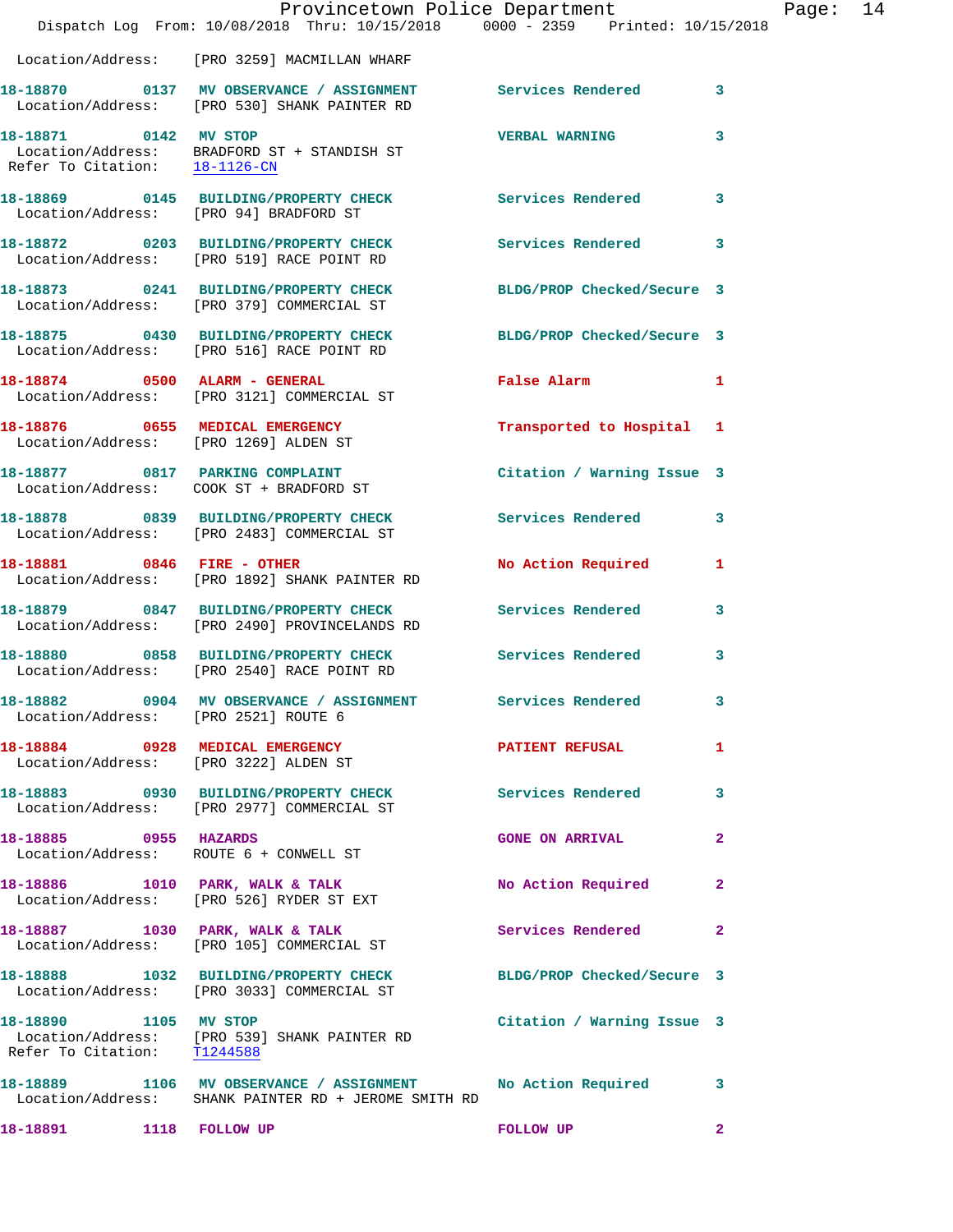|                                      | Dispatch Log From: 10/08/2018 Thru: 10/15/2018 0000 - 2359 Printed: 10/15/2018                            | Provincetown Police Department   |                | Page: 15 |  |
|--------------------------------------|-----------------------------------------------------------------------------------------------------------|----------------------------------|----------------|----------|--|
|                                      | Location/Address: [PRO 3912] SHANK PAINTER RD                                                             |                                  |                |          |  |
|                                      | 18-18892 1139 PARKING COMPLAINT<br>Location/Address: [PRO 105] COMMERCIAL ST                              | Citation / Warning Issue 3       |                |          |  |
|                                      | 18-18893 1142 MEDICAL EMERGENCY<br>Location/Address: [PRO 1638] COMMERCIAL ST                             | Services Rendered 1              |                |          |  |
| Refer To Citation: R1229499          | 18-18897 1203 MV COMPLAINT<br>Location/Address: CONWELL ST + ROUTE 6                                      | Citation / Warning Issue 2       |                |          |  |
| 18-18894 1216 PARADE                 | Location: [PRO 3431] LOPES SQUARE                                                                         | Services Rendered 2              |                |          |  |
|                                      | 18-18895 1314 MEDICAL EMERGENCY<br>Location/Address: [PRO 246] COMMERCIAL ST                              | Transported to Hospital 1        |                |          |  |
| Refer To Citation: 18-1127-CN        | 18-18896 1508 MV STOP<br>Location/Address: [PRO 2043] BRADFORD ST                                         | <b>VERBAL WARNING</b>            | 3              |          |  |
| 18-18900 1612 TRESPASS               | Location/Address: RACE POINT RD + NELSON AVE                                                              | SPOKEN TO AND TO A THE SPOKEN TO | $\mathbf{2}$   |          |  |
| Location/Address: [PRO 2479] ROUTE 6 | 18-18902 1630 TRAFFIC CONTROL                                                                             | <b>Services Rendered</b>         | 3              |          |  |
| 18-18903 1636 ANIMAL CALL            | Location/Address: [PRO 433] RYDER ST EXT                                                                  | <b>Unfounded</b>                 | $\overline{2}$ |          |  |
|                                      | 18-18905 1643 MEDICAL EMERGENCY<br>Location/Address: [PRO 442] HARRY KEMP WAY                             | Transported to Hospital 1        |                | 1        |  |
|                                      | 18-18908 1759 MEDICAL EMERGENCY<br>Location/Address: [PRO 204] COMMERCIAL ST                              | <b>PATIENT REFUSAL</b>           | 1              |          |  |
| Refer To Citation: 18-1129-CN        | 18-18910 1828 MV STOP<br>Location/Address: [PRO 1618] BRADFORD ST                                         | <b>VERBAL WARNING</b>            | 3              |          |  |
|                                      | 18-18913 1911 LOST PROPERTY<br>Location/Address: [PRO 542] SHANK PAINTER RD                               | Services Rendered 3              |                |          |  |
|                                      | 18-18914 2003 MV OBSERVANCE / ASSIGNMENT Services Rendered<br>Location/Address: BRADFORD ST + STANDISH ST |                                  | 3              |          |  |
| 18-18915 2026 ANIMAL CALL            | Location/Address: BRADFORD ST + CENTER ST                                                                 | Referred to Other Agency 2       |                |          |  |
|                                      | 18-18916 2114 BUILDING/PROPERTY CHECK Services Rendered<br>Location/Address: [PRO 2493] BRADFORD ST       |                                  | 3              |          |  |
| 18-18917 2206 BAR CHECK              | Location/Address: [PRO 272] COMMERCIAL ST                                                                 | Services Rendered                | $\mathbf{2}$   |          |  |
|                                      | 18-18918 2221 BUILDING/PROPERTY CHECK Services Rendered<br>Location/Address: [PRO 2483] COMMERCIAL ST     |                                  | 3              |          |  |
|                                      | 18-18919 2308 NOISE COMPLAINT<br>Location/Address: [PRO 442] HARRY KEMP WAY                               | SPOKEN TO                        | 3              |          |  |
| Location/Address: ROUTE 6 + SNAIL RD | 18-18920 2353 MV OBSERVANCE / ASSIGNMENT Services Rendered                                                |                                  | 3              |          |  |
| For Date: $10/15/2018$ - Monday      |                                                                                                           |                                  |                |          |  |

**18-18921 0016 BAR CHECK Services Rendered 2**  Location/Address: [PRO 272] COMMERCIAL ST